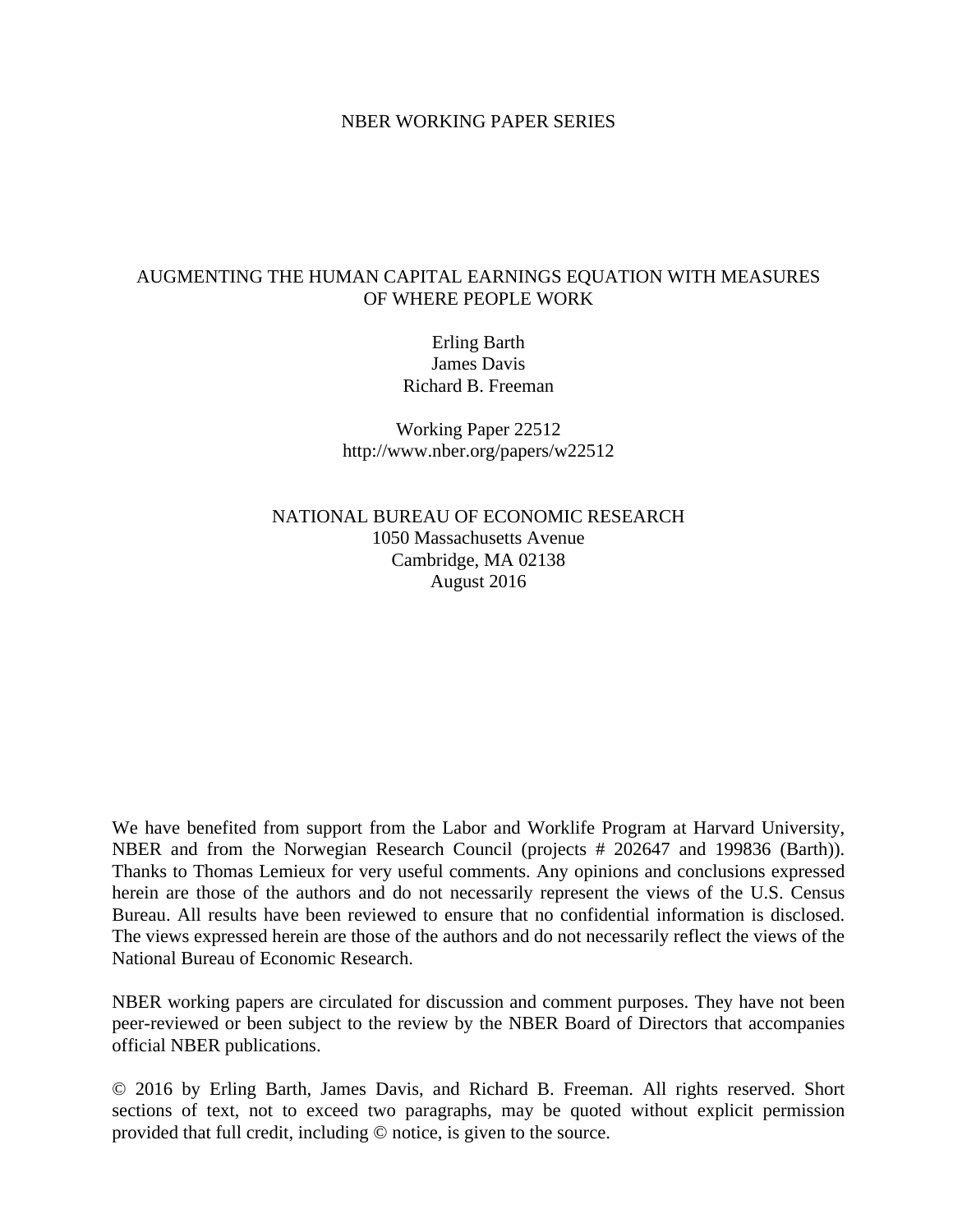Augmenting the Human Capital Earnings Equation with Measures of Where People Work Erling Barth, James Davis, and Richard B. Freeman NBER Working Paper No. 22512 August 2016 JEL No. J0,J01,J24,J3,J40

## **ABSTRACT**

We augment standard ln earnings equations with variables reflecting unmeasured attributes of workers and measured and unmeasured attributes of their employer. Using panel employeeestablishment data for US manufacturing we find that the observable employer characteristics that most impact earnings are: number of workers, education of co-workers, capital equipment per worker, industry in which the establishment produces, and R&D intensity of the firm. Employer fixed effects also contribute to the variance of ln earnings, though substantially less than individual fixed effects. In addition to accounting for some of the variance in earnings, the observed and unobserved measures of employers mediate the estimated effects of individual characteristics on earnings and increasing earnings inequality through the sorting of workers among establishments.

Erling Barth Institute for Social Research P.O. Box 3233 Elisenberg 0208 Oslo Norway and NBER erling.barth@samfunnsforskning.no Richard B. Freeman **NBER** 1050 Massachusetts Avenue Cambridge, MA 02138 freeman@nber.org

James Davis Boston Census Research Data Center National Bureau of Economic Research 1050 Massachusetts Ave. Cambridge, MA 02138 james.c.davis@census.gov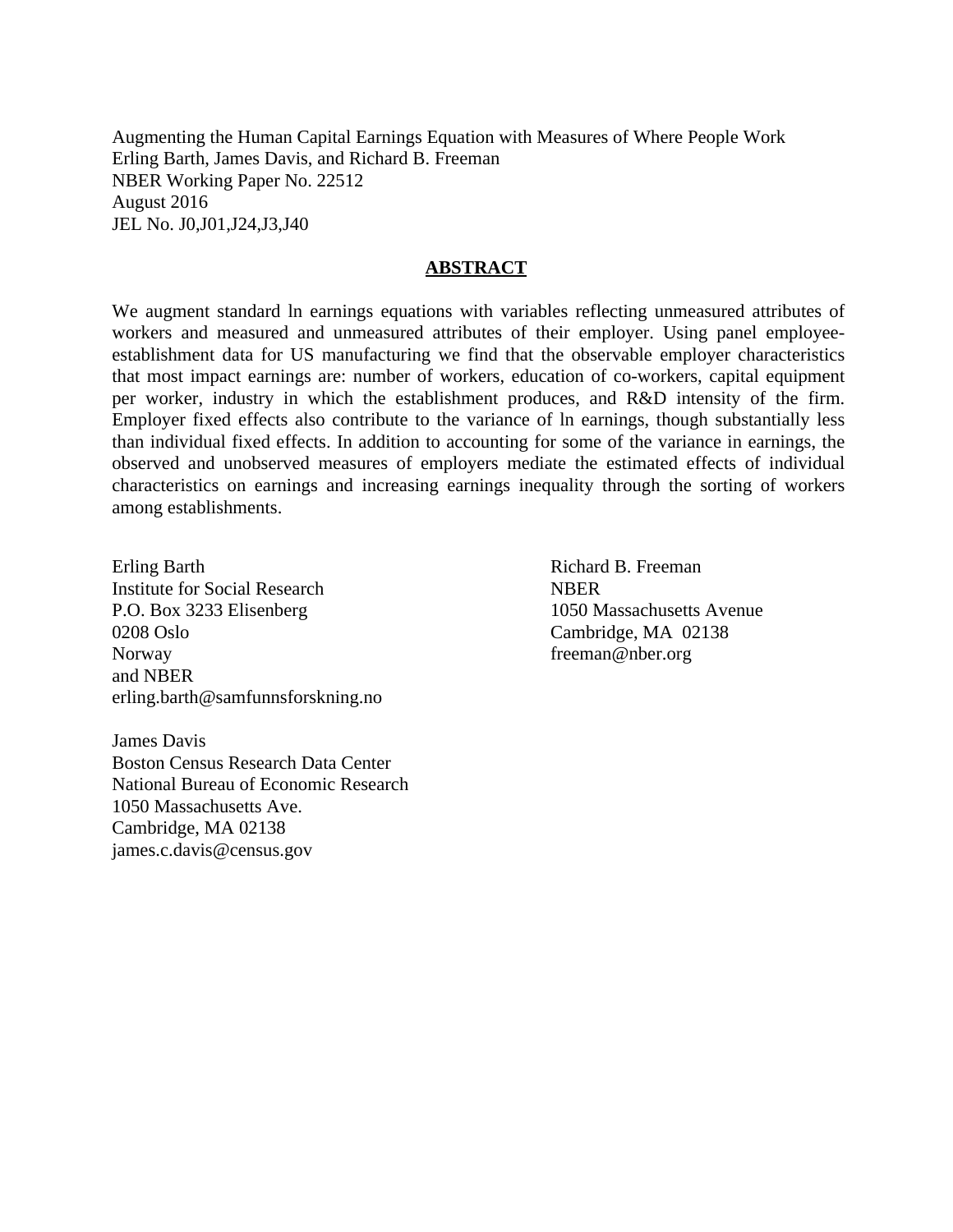Standard earnings equations relate ln earnings to the human capital/demographic attributes<sup>[1](#page-2-0)</sup> of individuals. While the standard equation accounts for a sizable proportion of the distribution of individual earnings, there is a sufficiently wide and increasing dispersion of earnings among workers with the same measured characteristics to challenge "the law of one price" in the US labor market. Exemplifying the wide dispersion of earnings in the US for workers with similar skills, Devroye and Freeman (2001) found that variance of ln earnings among US workers within narrow bands of adult literacy test scores exceeded the variance of earnings among **all workers** in the United Kingdom, the Netherlands, and Sweden.

 To what extent do the measured and unmeasured characteristics of employers contribute to the variation in earnings among similarly skilled workers? Does taking account of the characteristics of employers alter estimates of how individual characteristics affect earnings? To what extent do employees with similar attributes work together? To what extent do high/low wage firms hire workers with similar attributes?

 This paper seeks to answer these questions about wage determination and the allocation of labor among high and low paying employers by augmenting the standard log earnings equation with attributes of employers in US manufacturing<sup>[2](#page-2-1)</sup>. It combines earnings data for individuals from the Longitudinal Employer Household Dynamics (LEHD) with data on worker attributes from the Decennial Census and the CPS, data on establishments from the Census of Manufacturing, and data on firms from the Longitudinal Business Database (LBD) and the Survey of Industrial Research and Development  $(SIRD)^3$  $(SIRD)^3$  It uses the observed and unobserved components of the augmented earnings regression to assess the extent to which the labor market sorts workers into establishments with similar workers or between high and low paying establishments.<sup>[4](#page-2-3)</sup>

We use "attributes" and "characteristics" interchangeably in this paper.

<span id="page-2-1"></span><span id="page-2-0"></span><sup>2</sup> Previous studies of the importance of the employer for wage determination include Davis and Haltiwanger (1991), Groschen (1991), Abowd, Kramarz and Margolis (1999), Lane, Salmon, and Spletzer (2007), Gruetter and LaLive (2009), Nordström Skans, Edin, and Holmlund (2009), Card, Devicienti and Maida (2010), Barth et al. (2016), and Song et al. (2015). The literature on rent sharing relates individual earnings to the productivity or profitability of the establishment, see eg. Hellerstein, Neumark and Troske (1999), Margolis and Salvanes (2001), Dunne, Foster, Haltiwanger and Troske (2004), Faggio, Salvanes and van Reenen (2007), Dobbelaere and Mairesse (2010), Mortensen, Christensen, and Bagger (2010), and Card, Heining, and Kline (2013).

<span id="page-2-2"></span><sup>3</sup> These data measure: firm employment, establishment employment, capital per worker, the percentage of output exported overseas, and R&D per employee and to estimate the average characteristics of the establishment work force: years of schooling, age, gender and race.

<span id="page-2-3"></span><sup>4</sup> Following Abowd, Kramarz and Margolis (1999), several analysts have examined these questions, including Andrews, Schank, and Upward (2008), Mendes, van den Berg, and Lindeboom (2010), Lise, Meghir, and Robin (2013), Card et al. (2013), and Abowd et al. (2014) Our measures of years of schooling and of time varying establishment characteristics provides a different take on sorting along both dimensions.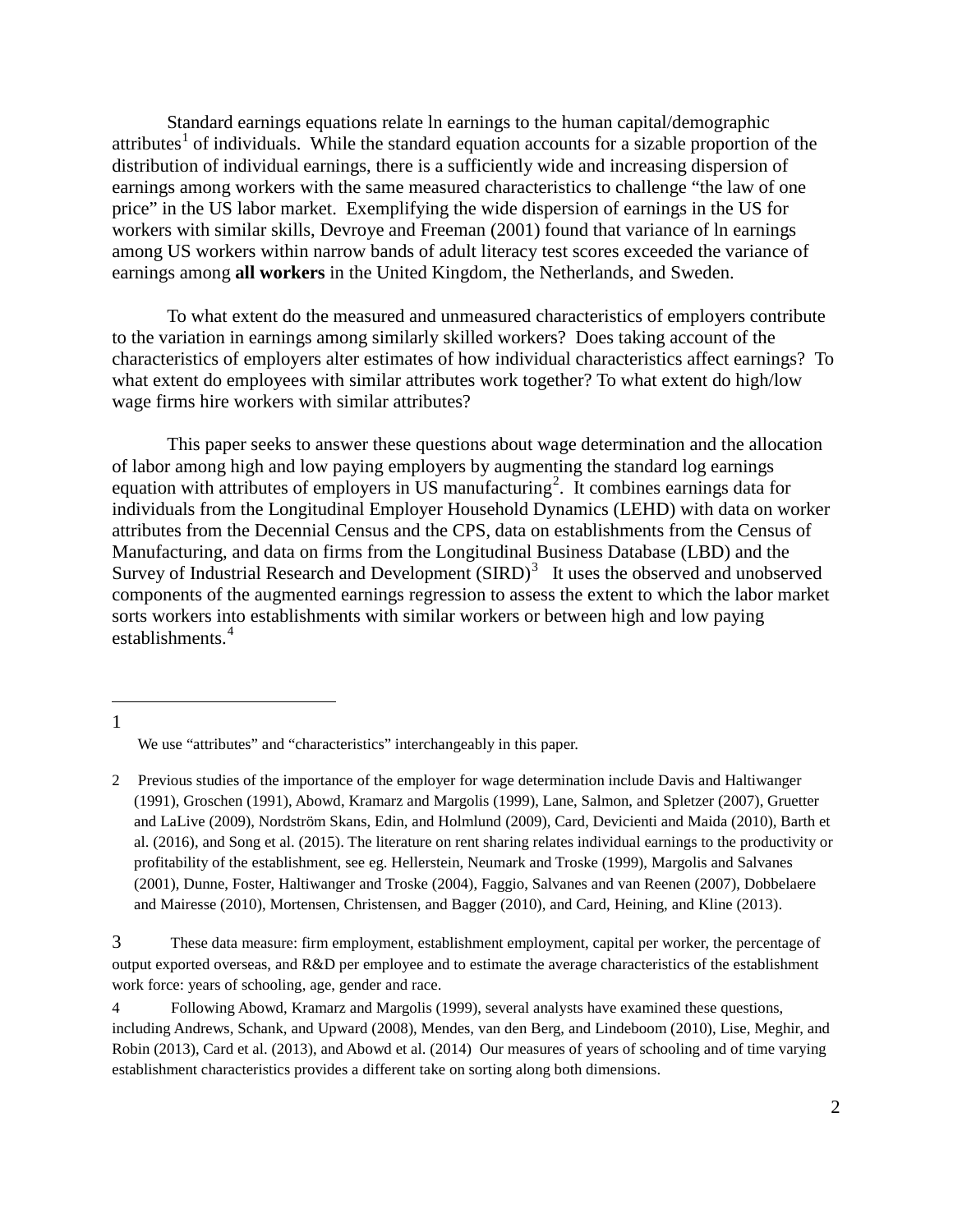#### **Methodology**

The traditional cross section human capital wage equation (Mincer 1974) relates earnings wit of individual i in period t to observable measures/indicators of personal skill and other individual characteristics that ideally reflect productivity but that also reflect employer attitudes or perceptions resulting from prejudicial or statistical discrimination:

$$
(1) ln w_{it} = \beta_{0+} \gamma_{t+} x_{it} \beta + u_{it}
$$

where  $\gamma_t$  is a vector of time dummies,  $x_{it}$  is a vector that includes years of schooling and individual attributes such as age, gender and race. The equation does not include attributes of the establishment or firm, though they can be added to reflect compensating differential or other factors related to the full compensation of workers that are not captured by the earnings measure.

 Our augmented earnings equation adds to equation (1) the measured and unmeasured characteristics of an individual's establishment/firm:

(2) 
$$
\ln w_{ijt} = \beta_{0+} \gamma_{t+} x_{it} \beta + z_{jt} d + \psi_{ij} + e_{ijt}
$$

where j(i) is an index of the workplace which employs individual i at time t, and where  $\psi_{ij}$  is a unique job/workplace fixed effect for every individual and workplace pair. The t subscript on  $z_{it}$ allows observed employer characteristics to vary over time also within each job. If workplace j has a capital stock K, it is assumed that K affects the wages of all workers similarly. With a panel of workers and employers, the d coefficients for the establishment characteristics are estimable using within job variation in the z. For example, if z relates to employment (larger establishments pay more), the effect of employment on wages can be estimated for the same worker/job when the establishment changes employment.

 Multiple observations on a single person, including employer identifiers in longitudinal data, allow us to decompose the job/employer effect into an individual fixed effect measured by the coefficient on a dummy variable for an individual, an establishment fixed effect, and a match component orthogonal to the individual and establishment fixed effects,  $\psi_{ii} = \alpha_i + \phi_i + \xi_{ii}$ , per the "AKM decomposition" (Abowd, et al. 1999). We further define:  $\alpha_i = X_i B + a_i$ , and  $\phi_i = Z_i D + a_i$  $\varphi$ <sub>*j*</sub> where X and Z are covariates fixed for each individual and establishment. We identify the B and D vectors of parameters by assuming that the residual of the individual fixed effect is orthogonal to individual fixed characteristics, and that the residual of the establishment fixed effect is orthogonal to establishment fixed characteristics. But our analysis allows the components of both fixed effects to be correlated with the time varying characteristics as well as to co-vary with each other. Our final augmented equation is:

(3) 
$$
ln w_{ijt} = \beta_0 + \gamma_t + x_{it} \beta + X_i B + a_i + z_{jt} d + Z_j D + \varphi_j + \xi_{ij} + e_{ijt}
$$
  
=  $\beta_0 + \gamma_t + \omega_{it} + \Omega_{jt} + \xi_{ij} + e_{ijt}$ 

where  $\omega_{it}$  is the individual component of the wage, and  $\Omega_{it}$  is the establishment component, both of which contain observable and unobservable parts.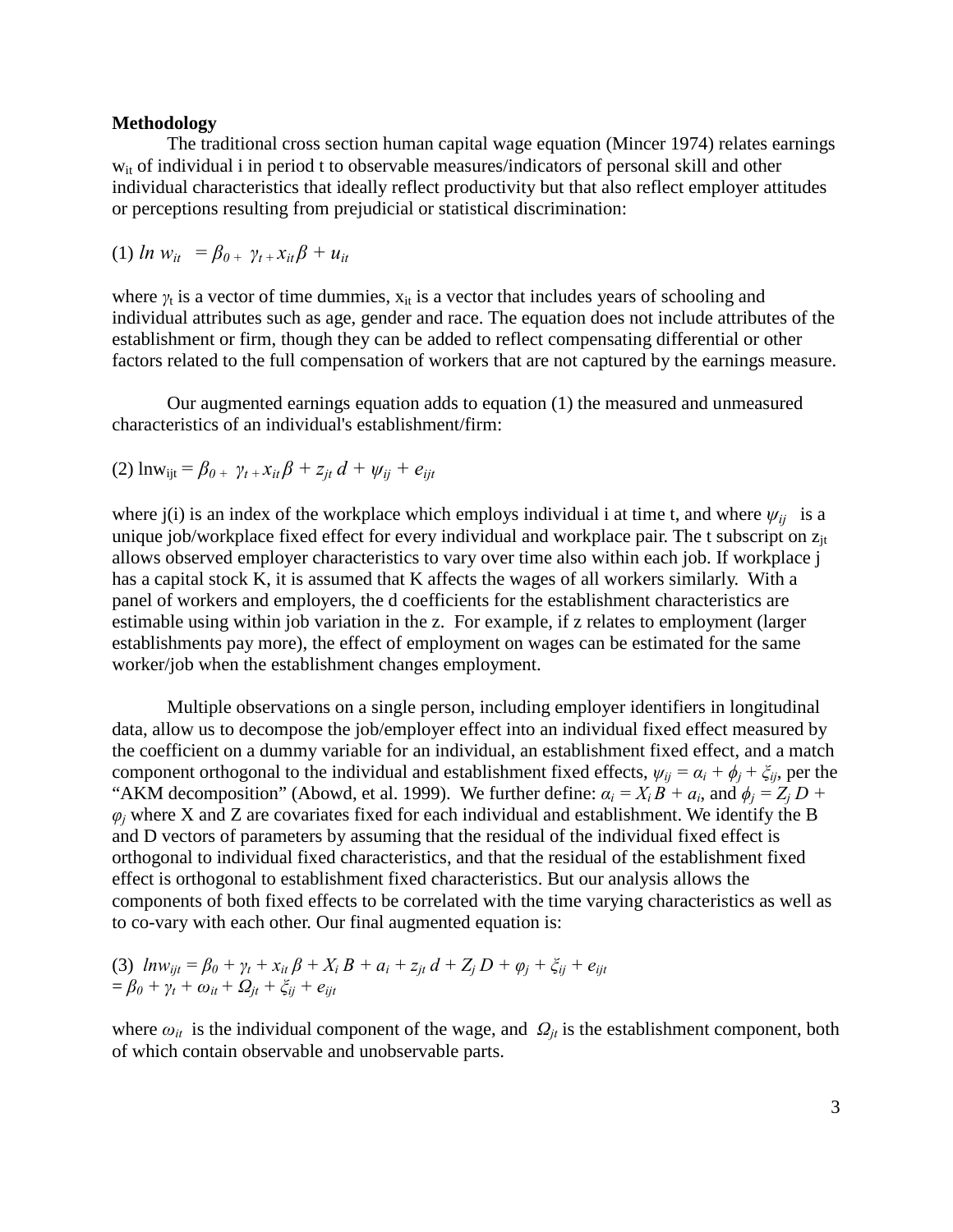Because the LEHD has no measures of education for workers<sup>[5](#page-4-0)</sup>, we matched workers on the LEHD to their attributes on the Census/CPS to measure their years of education, with a match rate of about 20 percent of all observations. To make maximum use of the full data set, however, we use the full sample to differentiate the establishment effects from the individual effects and use age and age square to measure experience. Appendix table A gives summary statistics for the matched and full sample. The matching process produces a matched sample that is higher in earnings and worker attributes that are positively associated with earnings such as age and being white and that is also higher in firm and establishment attributes positively associated with earnings such as number of employees and capital per employee. But the variation in characteristics is still large enough for our empirical analysis to yield meaningful statistical relations.

 Comparing equations 1 and 3, if personal skills and attributes are the sole factor behind differences in earnings, the coefficients of equation (1) estimate the gross return to those skills/attributes *inclusive of possible gains from access to different employers,* while equation (3) measures the net return exclusive of the earnings characteristics of employers. Alternatively, to the extent that the covariates in equation (1) are correlated with the equation (2) variables, the estimated coefficients of (1) can be viewed as biased estimates of the net effects of skills/attributes in equation (2).

## *Census-LEHD & BRB Matched Data*

 To estimate augmented ln earnings equation (3) we combined data files for workers, establishments, and firms in manufacturing. We focus on manufacturing because the Annual Survey of Manufacturers provides information on manufacturing establishments annually that is unavailable for other sectors. Our methodology can, however, be applied to other sectors using data from the quinquennial Economic Censuses and other sources.

The dependent variable is earnings for individual workers, obtained from the Longitudinal Employer-Household Dynamics (LEHD) Employment History Files for the nine states with LEHD data from 1992 through 2007.<sup>[6](#page-4-1)</sup> The LEHD data are linked to the quinquennial Census of Manufacturers (CoM) for the four economic census years, 1992, 1997, 2002 and 2007, and to the Annual Survey of Manufacturers (ASM) in the intermediate years, using the LEHD Business Register Bridge (BRB) that links data at the firm level. LEHD establishments are linked by firm, detailed industry and county to CoM/ASM establishments. For single-unit firms and for plants of a firm not located in the same county as other plants of the firm in the same industry, the mapping from LEHD to CoM/ASM establishments is unique within detailed

<span id="page-4-0"></span><sup>5</sup> Education data have been recently now added to the LEHD.

<span id="page-4-1"></span><sup>6</sup> The LEHD data provides annualized quarterly earnings from the unemployment insurance (UI) benefit programs, linked to the Quarterly Census of Employment and Wages Program. We use only observations that include positive earnings in the second quarter of the year. Abowd et al. (2002) describe the construction of the LEHD data. The nine states are: California, Colorado, Idaho, Illinois, Maryland, North Carolina, Oregon, Washington, and Wisconsin. They cover approximately half of US employment. Comparisons with data for states that cover different time periods show that the nine state sample are reasonably representative (Barth et al. 2016).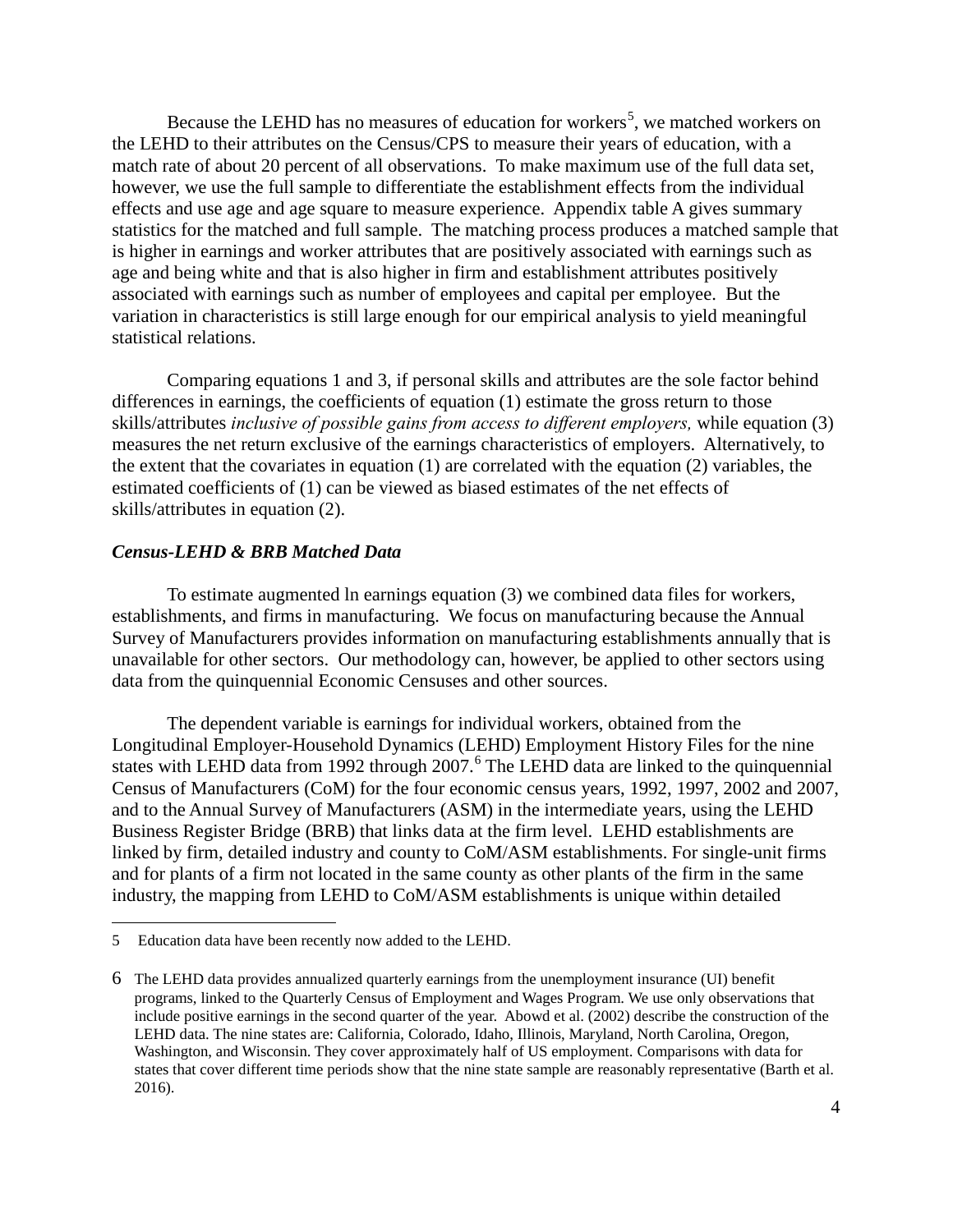industry and county. This is the vast majority of observations. But for plants of a firm in the same industry and county, the link is not one-to-one. For these establishments, we aggregate plant characteristics to the firm-industry-county level and link these measures to their workers.

We obtain measures of the years of schooling, occupation, age, race and gender of workers in the LEHD by linking workers to their characteristics in the 1990 and 2000 Decennial Census long form and March CPS files for 1986-1997. The Census Center for Administrative Records staff matched these data using the internal person identifier called a Protected Identification Key (PIK), which is the person identifier in the Census and CPS and in the LEHD. Beginning with 2000 decennial files have very high PIK match rates of 90-93% (Mulrow et al. 2011, Rastogi and O'Hara 2012). However the 1990 PIK is more limited due to the vintage of address files, $\frac{7}{1}$  $\frac{7}{1}$  $\frac{7}{1}$  so that matching the Census/CPS data to the LEHD Employee History Files (EHF) provided us with data on years of schooling and other worker attributes for 20.5% of employees in the LEHD data.<sup>[8](#page-5-1)</sup>

 The quinquennial Census of Manufacturing and Annual Survey of Manufacturers provides production-related data on manufacturing establishments, which we add to the files on employees: the number of workers at establishments, and establishment-level capital equipment and building stock (as constructed by Foster, Grim, and Haltiwanger (2016) with perpetual inventory methods). We measure firm employment from the LBD, and whether a firm reports R&D expenditures and the amount from the Survey of Industrial R&D. Appendix table A gives summary statistics for our key variables.

### **Basic Variance Decomposition**

 $\overline{a}$ 

 As the first step in unpacking the impact of employers on earnings, we decomposed the variance of the ln earnings of individuals in the full LEHD data into the variance within establishments and the variance between establishments for the whole US economy and for the eight large sectors of the US economy listed in table 1. We regressed the ln earnings of individuals on establishment dummies separately for each year and take the variance among the establishment dummies as our estimated establishment effect. The remaining variance reflects earnings differences within an establishment.

Table 1 displays the variance and the share of variance associated between establishments, and the growth of the variance and its share between establishments. In the economy as a whole 48 percent of the variance of ln earnings among workers comes from variation between establishments, while 66 percent of the .091 *growth* in variance arose from a widening of the earnings distribution between establishments.<sup>[9](#page-5-2)</sup> In manufacturing 57 percent of

<span id="page-5-0"></span><sup>7</sup> Individual name and address files are highly sensitive and not generally distributed in the Census Bureau with the data files. Our versions of 1990 decennial files did not have original name and address data, and had to be reconstructed with other data sets. As a result, the PIK matches favor less mobile adult heads of household.

<span id="page-5-1"></span><sup>8</sup> We first matched to the 2000 Census, then matched missing cases to the 1990 Census, and finally matched missing cases to the CPS data.

<span id="page-5-2"></span><sup>9</sup> Though our sample differs from Barth et al. (2016) because we include all jobs observed in the  $2<sup>nd</sup>$  quarter of each year, not only full year -, main jobs as in that paper, the results are consistent. We included all jobs to keep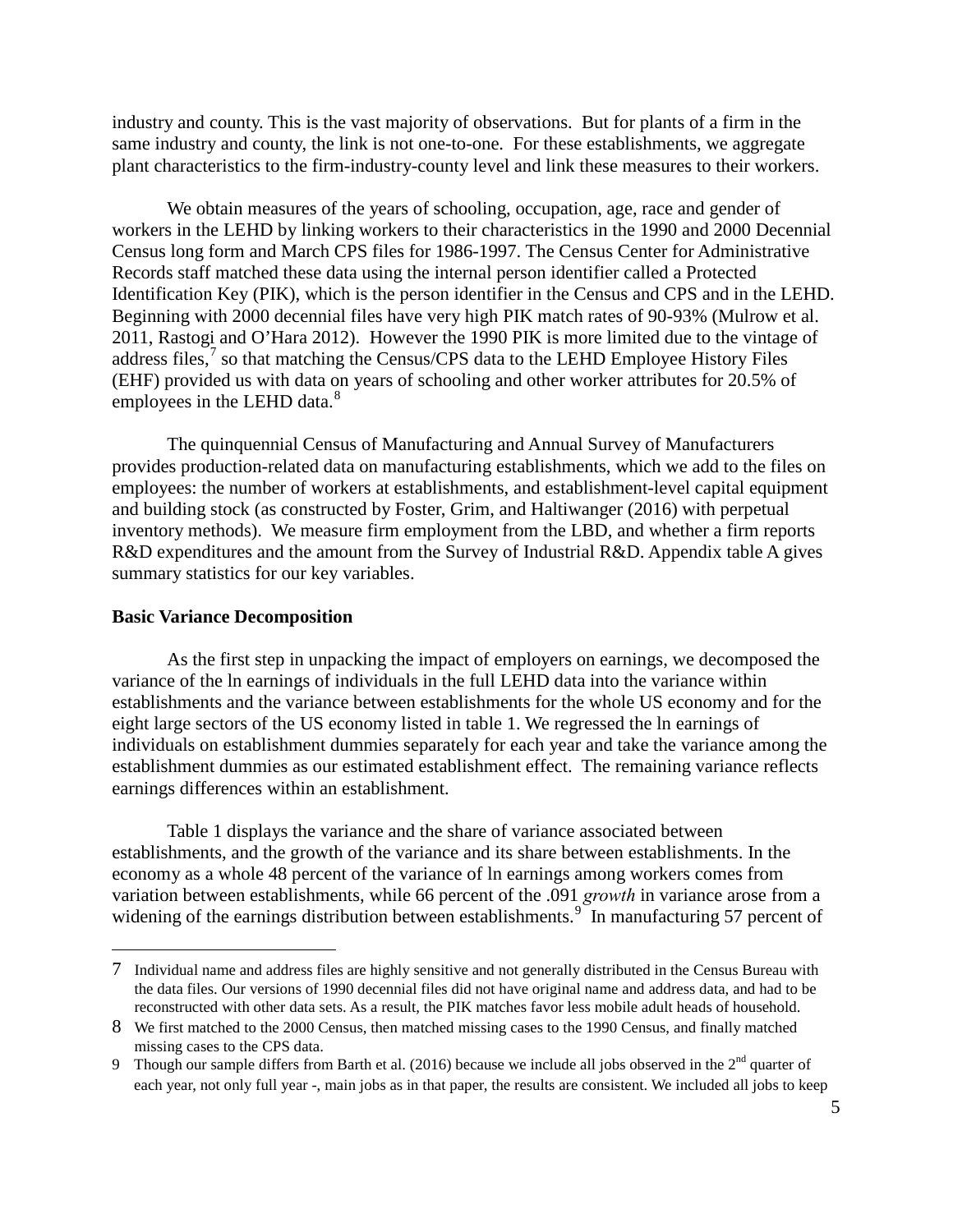the 0.092 growth in variance come from growth between establishments.

Table 2 turns to the subset of manufacturing workers for whom we match observations in the LEHD and Census of Manufacturers to Decennial Census or CPS files which have the following characteristics: 1) the CPS/Census has years of schooling; (2) the CoM reports establishment capital and firm and establishment employment<sup>[10](#page-6-0)</sup>; and  $(3)$  where the workers are in our data at least four times. The variance of ln earnings in the matched table 2 panel is noticeably smaller than the variance of ln earnings for manufacturing in the full LEHD in table 1. We attribute this to the fact that the matched data has fewer small firms than the full sample (see Appendix table A) and to our requirement that a person be observed at least four times to be in the file, which drops transitory workers. In addition, the increase in variance falls short of the increase in the full LEHD; and the 43% contribution of increased earnings between establishments to the increase in inequality is smaller than the 57% in the full LEHD. The matched sample thus is likely to *understate* the contribution of establishments to the variation in earnings.

As establishments belong to firms that include other establishments, it is important to differentiate establishment effects from firm effects in analysis. To assess the importance of firms in the variance of earnings among establishments, we regressed the estimated establishment fixed effects on dummy variables for firms. The proportion of the variance attributed to firms reflects the overall pay practices of firms while the remaining proportion reflects pay differences among establishments in the same firm. These calculations show that 90.4% (= 0.113/0.125) of the variance in earnings between establishments in 1992 was due to firm fixed effects and 93.3%, (=0.140/0.150) of the establishment variance in 2007 was due to the firm fixed effects. Over time the variance in establishment earnings among establishments within firms fell, so that 47 percent of the increased earnings dispersion in the sample comes from increased earnings variance between firms.

Because many small firms have only a single establishment, however, our calculation that assigns all of the variance of single establishment firms to the firm could arguably overstate the dominance of firms in establishment effects. To see how much single-unit firms affect our finding that firm effects capture most of the employer impact on earnings we decomposed the variances of earnings among establishments for the multi-unit establishments in manufacturing over the 1992-2007 period and compare that decomposition to the decomposition for all establishments. Appendix table B gives the results of this exercise. It shows that among multiestablishment firms  $83\%$  (= 0.094/0.113) of the variation in establishment fixed effects is associated with the firm fixed effect compared to  $89\%$  (= 0.106/0.119) of the establishment variation associated with the firm fixed effect in a full sample. The bias is modest. Thus, our results are consistent with the emphasis of Song et al. (2015) on the importance of the *firm* in accounting for the increased dispersion in worker wages over time.

as many observations as possible from each individual for the panel data analysis where we identify both person effects and establishment effect, as the weakness of such identification is having few observations per individual.

<span id="page-6-0"></span><sup>10</sup> This is a match to the so-called tfp-files (see Foster et al. 2016) as well as the LBD-files.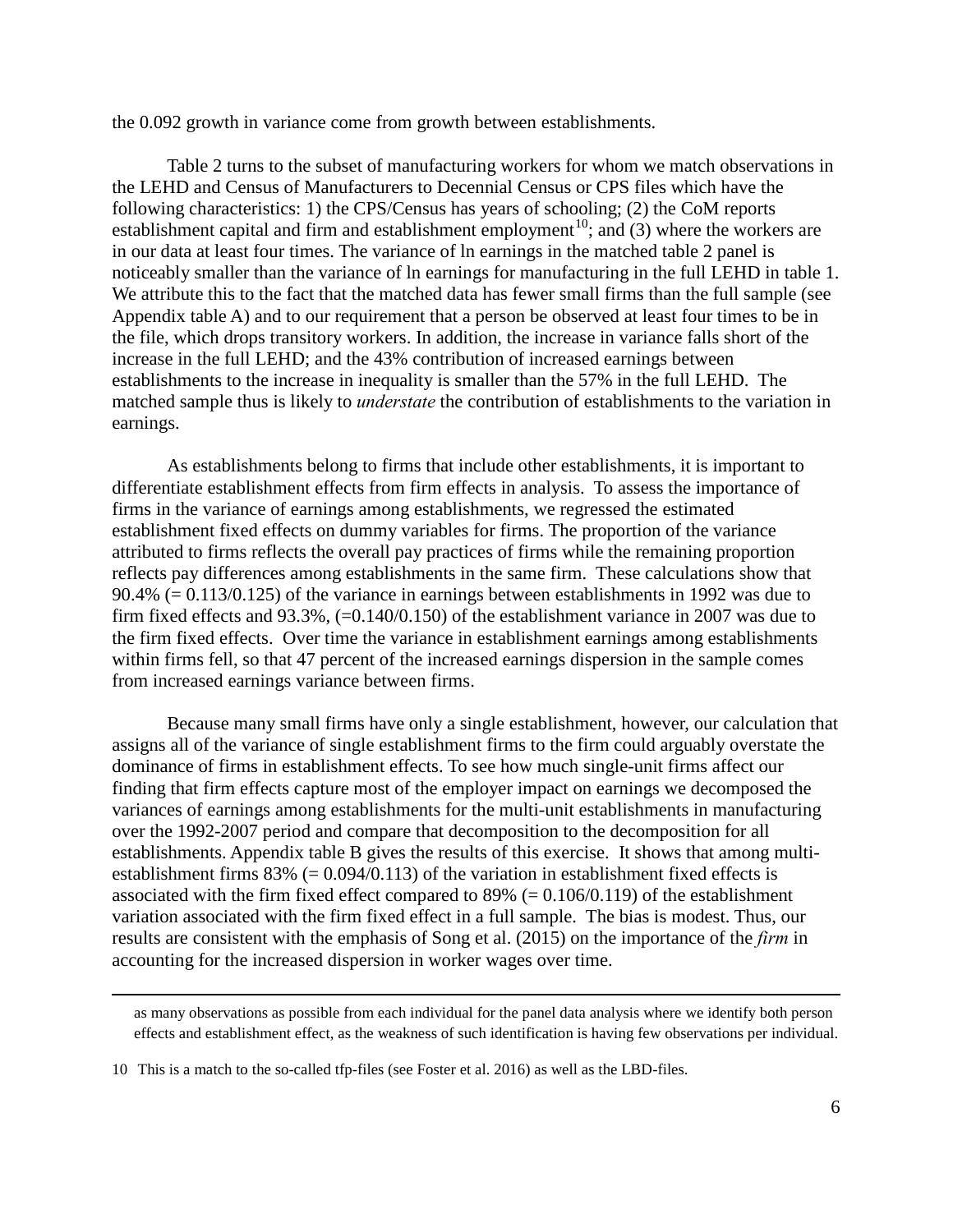### **Cross Section Earnings Equations**

Table 3 records estimated coefficients and standard errors for OLS regressions of the standard cross section earnings equation and of variants of our augmented earnings equation. Column (1) gives the coefficients and standard errors for the estimated effects on ln earnings of years of schooling, age, gender, and some interactions to allow for differences in effects among those attributes. In addition, the regression includes 171 geographic area dummies and 16 year dummies so that the coefficients are estimated within year and area. The estimated coefficients are similar to those typically found in the human capital earnings literature: an estimated average returns to years of schooling of about 9.4 percent per year and a concave age profile captured by the negative squared term and estimate gender and race wage gaps at 30% and 17%, respectively. The  $R^2$  of the equation of 0.45 is larger than the  $R^2$  in earnings functions fit on CPS data, <sup>[11](#page-7-0)</sup> presumably because variation in earnings in the entire economy exceeds that in manufacturing and/or because the administrative LEHD earnings has less measurement error than self-reported earnings in the CPS.

Column 2 adds a set of workplace variables to reflect place of employment: 4-digit NAICS industry dummies, the ln number of employees of the *firm* and the ln number of employees in the establishment and establishment age and its square<sup>12</sup>. The estimates show significant firm- and establishment effects, and a concave wage-establishment age profile. Adding the firm and establishment characteristics raises the  $\overline{R}^2$  to 0.505 and thus explains 10% of the residual variance of earnings for demographically similar persons. The firm and establishment variables shrink the positive coefficients on years of schooling and age and the negative coefficients on gender and nonwhite, indicating that some of the impact of those factors comes through sorting of workers among establishments and industries within manufacturing.

 Column 3 adds variables relating to the attributes of the establishment's work force: mean years of schooling, mean age, share female and share non-white; capital structures per worker and capital equipment per worker; the export share of establishment revenues; and the R&D investment of the firm to which the establishment belongs. The striking result is the high estimated coefficient on the years of schooling of all workers. The estimated nearly 7% increase in an individual's earnings for every year of average schooling of co-workers, above and beyond the 7.4 percent higher earnings boost from an extra year of the workers' own education suggests that it is almost as good to work in an establishment with more educated workers as it is to have more education. The estimates also show that workers earn more in establishments with older workers and less in establishments with a larger proportion of female or nonwhite workers; and that greater capital equipment per worker raises earnings more than greater capital structures per worker (a coefficient difference of 0.046 vs 0.007) and that earnings are higher in establishments with a high export share. Finally, earnings rise with R&D intensity of a firm: workers in firms with one standard deviation higher R&D intensity average 2% more earnings.

<span id="page-7-0"></span><sup>11</sup> Estimating a similar regression with CPS data for the whole work force gave an  $\mathbb{R}^2$  of 0.35.

<span id="page-7-1"></span><sup>12</sup> Dickens and Katz (1986) estimate industry wage differentials. Brown and Medoff (1989) study employer sizewage effect.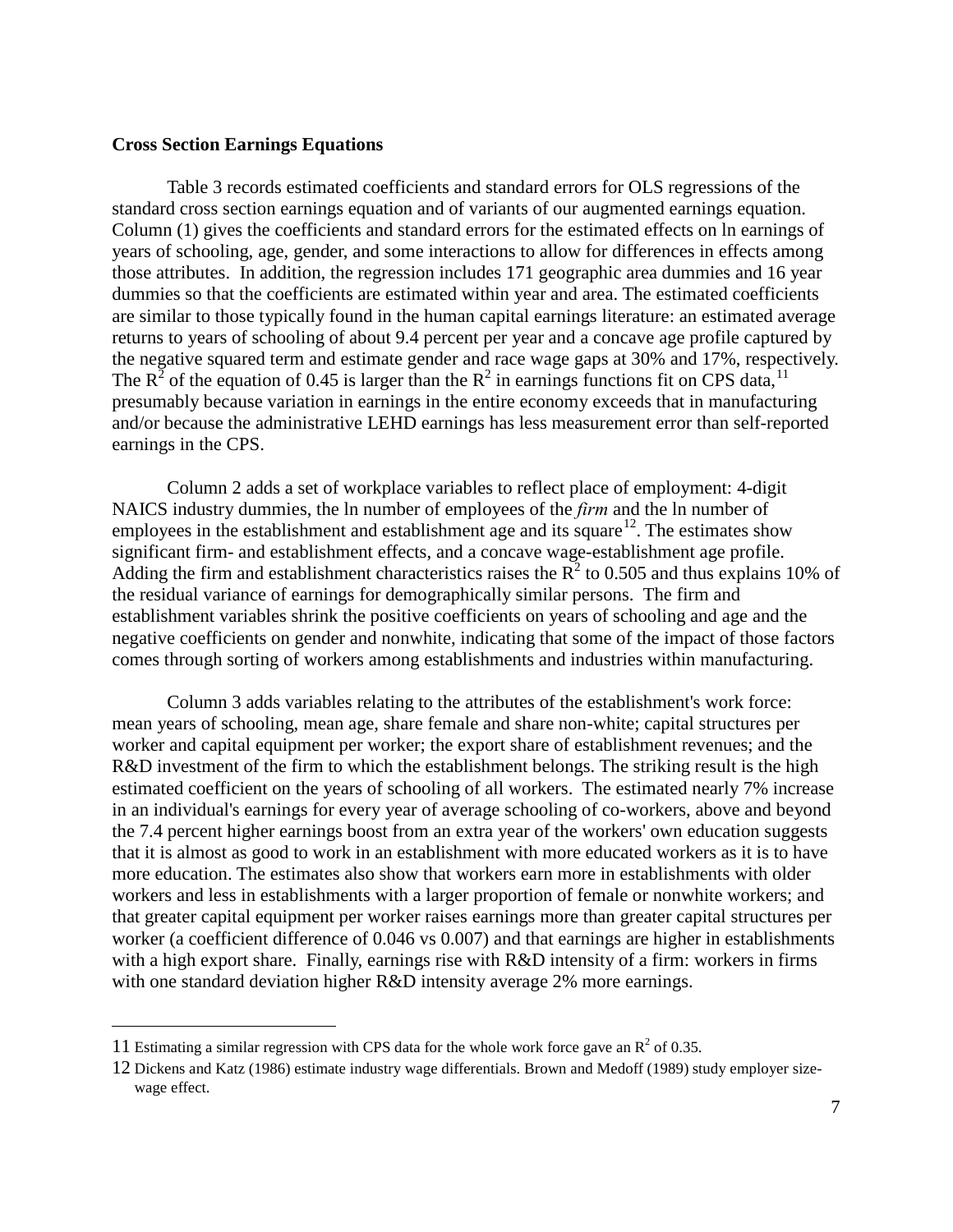Column 4 gives the regression results with dummy variables for firms added to the equation while Column 5 gives results with dummy variables for establishments replacing those for firms. Addition of the firm fixed effects substantially reduces the estimated impact of the number of employees at the firm, indicating that short run changes in firm employment have little effect on wages, but only reduce the coefficient on number of employees at the establishment modestly. The Column 5 estimates with dummy variables for establishment also markedly reduce the coefficient for firm employment but leave a substantial effect of establishment employment on wages. With establishment fixed effects in the equation, the positive effect of establishment employment suggests that an establishment operates along a rising supply curve of labor for short term increases in employment.

 Addition of the firm and establishment dummies naturally shrinks the estimated effect of firm and establishment variables on earnings. The Column 4 firm fixed effects regression eliminates the negative relationship between the share of non-white employees. Working in an establishment with a large non-white share is associated with low wages, but short run changes in the non-white share do not affect establishment earnings much. The Column 4 fixed effects regression also greatly weakens the relationship between R&D and earnings, reducing the estimated coefficient by over 80 percent. While R&D firms pay more than firms that do less R&D, changes in R&D activity within a firm has little impact on earnings.

 The Column 5 regressions which include establishment fixed effects further shrink the coefficients of most of the establishment workforce characteristics compared to those in column 3. The column 3 estimated 0.0690 effect of the mean years of schooling on earnings drops to 0.0249 in column 5 while the estimated -0.3176 for being female in column 3 drops to -0.1084 in column 5. While measurement error usually accounts for some of the lower coefficient on variables in longitudinal analysis compared to cross section analysis (Freeman 1984), the pooling of observations to create average characteristics is likely to diminish measurement error so that huge drops in the effects of these characteristics are more likely to reflect economic behavior, as firms adjust earnings to changing characteristics gradually over time.

### **Panel Earnings Equations**

 $\overline{a}$ 

The longitudinal structure of the LEHD allows us to estimate the effects of employer characteristics on earnings for the *same* individual in two ways: by comparing workers who remain in the same job over time while management changes characteristics of the establishment or accepts changes from other sources;<sup>13</sup> or by comparing workers who quit an employer with one set of characteristics to join an employer with other characteristics. Outside of recession years, the bulk of the labor mobility comes from worker decisions to move to a new employer willing to hire them. In recessions, mobility depends more on the decisions of firms, with the

<span id="page-8-0"></span><sup>13</sup> Changes that management accepts refers to changes in attributes due to worker decisions, such as voluntary retirement where management did not seek to hire experienced workers as replacements or mobility where the management did not replace a worker who left with someone having the same skill or characteristic, and the like.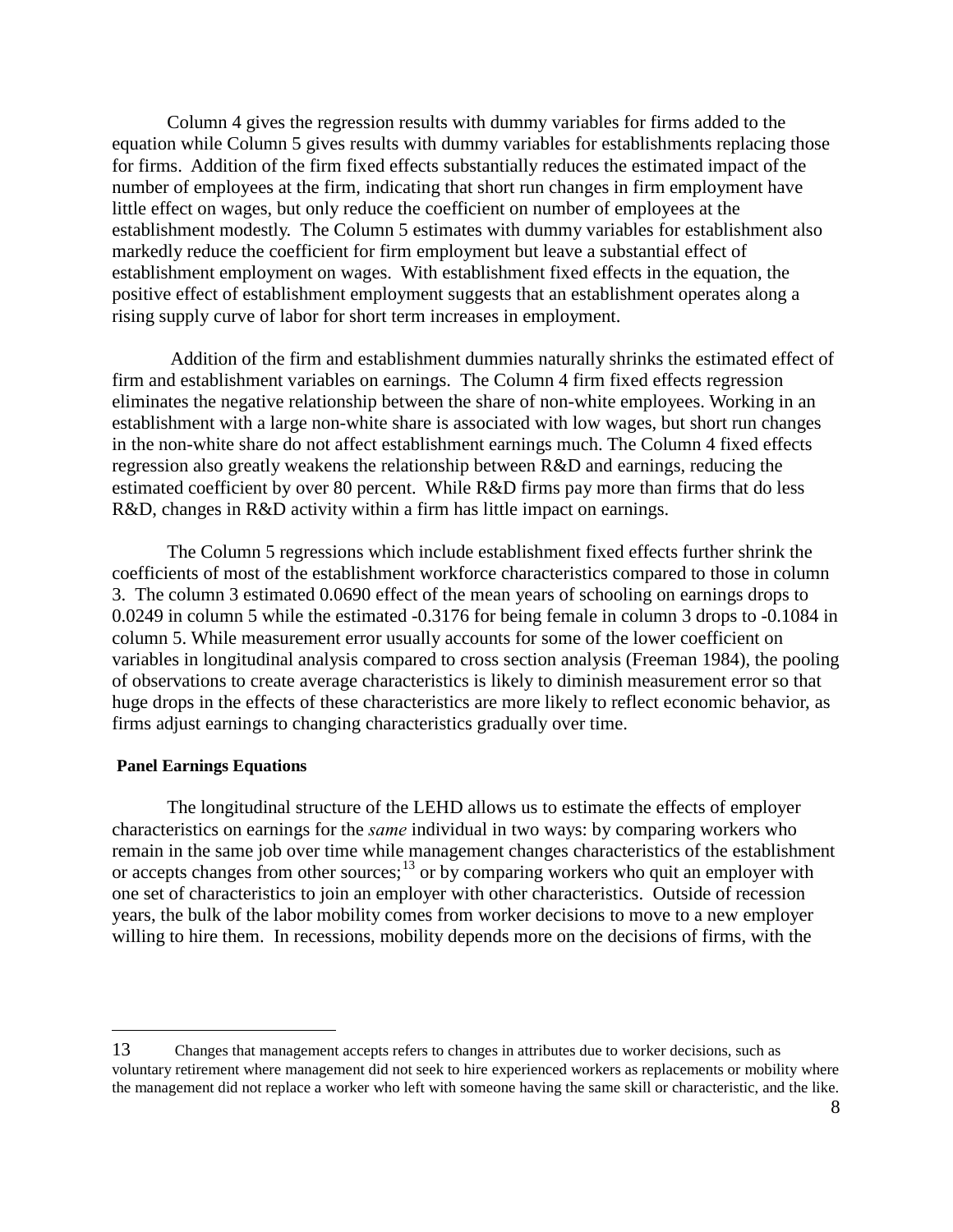number of layoffs increasing to approach or exceed the number of quits<sup>[14](#page-9-0)</sup>. While our data lack information on whether a worker left a job by quitting or by layoff, the fact that recession years are less frequent than non-recession years suggests that the bulk of the worker changes reflect quits rather than layoffs.<sup>15</sup>

Table 4 presents estimates of the effect of employer attributes on the earnings of the same worker when those attributes change. The first column shows the results of adding individual fixed effects to the basic ln earnings regression from column 3 in table 3. The coefficients on some employer level variables declines with the addition of the worker fixed effects: the estimated coefficient for average years of schooling of workers in an establishment falls by 59% (from 0.0737 to 0.0299), suggesting that much of the large co-worker schooling impact is due to positive sorting of workers by unmeasured individual characteristics into establishments with more educated workers. The coefficient on the equipment stock of capital per employee also drops massively by 70% (from 0.0462 to 0.0140), suggesting positive sorting of unmeasured individual characteristics into establishments with more equipment capital. And the coefficient on R&D drops by 83% (from 0.762 to 0.1290) , suggesting that most of the cross section R&D effect is due to a positive matching between R&D firms and unmeasured individual characteristics.

 The next two columns unpack the fixed effects model into its two parts. Column 2 estimates the effect of employer characteristics on the wages of workers who stay in the same establishment. This controls for establishment fixed effects and match-specific fixed effects as well as for unobserved individual fixed effects. Column 3 estimates the impact of employer factors on the wages of workers who changed employers, which identifies the effects of establishment characteristics through changes in the employer, and thus does not control for establishment fixed effects or match-specific effects.<sup>[16](#page-9-2)</sup>

For most establishment characteristics, the estimated effects of worker initiated changes in column 3 have a much greater impact on earnings than the estimated effects of employerinitiated changes in column 2. Moving to an establishment in a larger firm gives a wage increase of 0.0162 while a change in number of workers at a given establishment gives a 0.0056 boost to earnings -- about one-third as large. Moving from a less education intensive establishment to a more education intensive establishment increases wages by 0.0322 compared to an increase of 0.0048 in earnings for an increase in average education in a workers' current establishment. Moving to an establishment with older workers raises the wage of the mover while staying in an establishment with a rising age of the work force reduces the workers' wage. The effect of R&D

<span id="page-9-0"></span><sup>14</sup> For non-recession years the number of quits divided by the number of layoffs exceeds 1.0 by 30%-50%. In recession years, the number of layoffs exceeds quits. http://www.bls.gov/jlt/jlt\_labstatgraphs\_oct2015.pdf, chart 7.

<span id="page-9-1"></span><sup>15</sup> We did not probe possible differences between job changes from establishments having large drops in employment, where layoffs are potentially important, and job changes from establishments with stable or growing employment, where the locus would likely be voluntary shifts to better outside opportunities.

<span id="page-9-2"></span><sup>16</sup> For this analysis we examine every job-to-job move in the data, retaining only the observations before and after the move, and estimate the regression including individual fixed effects.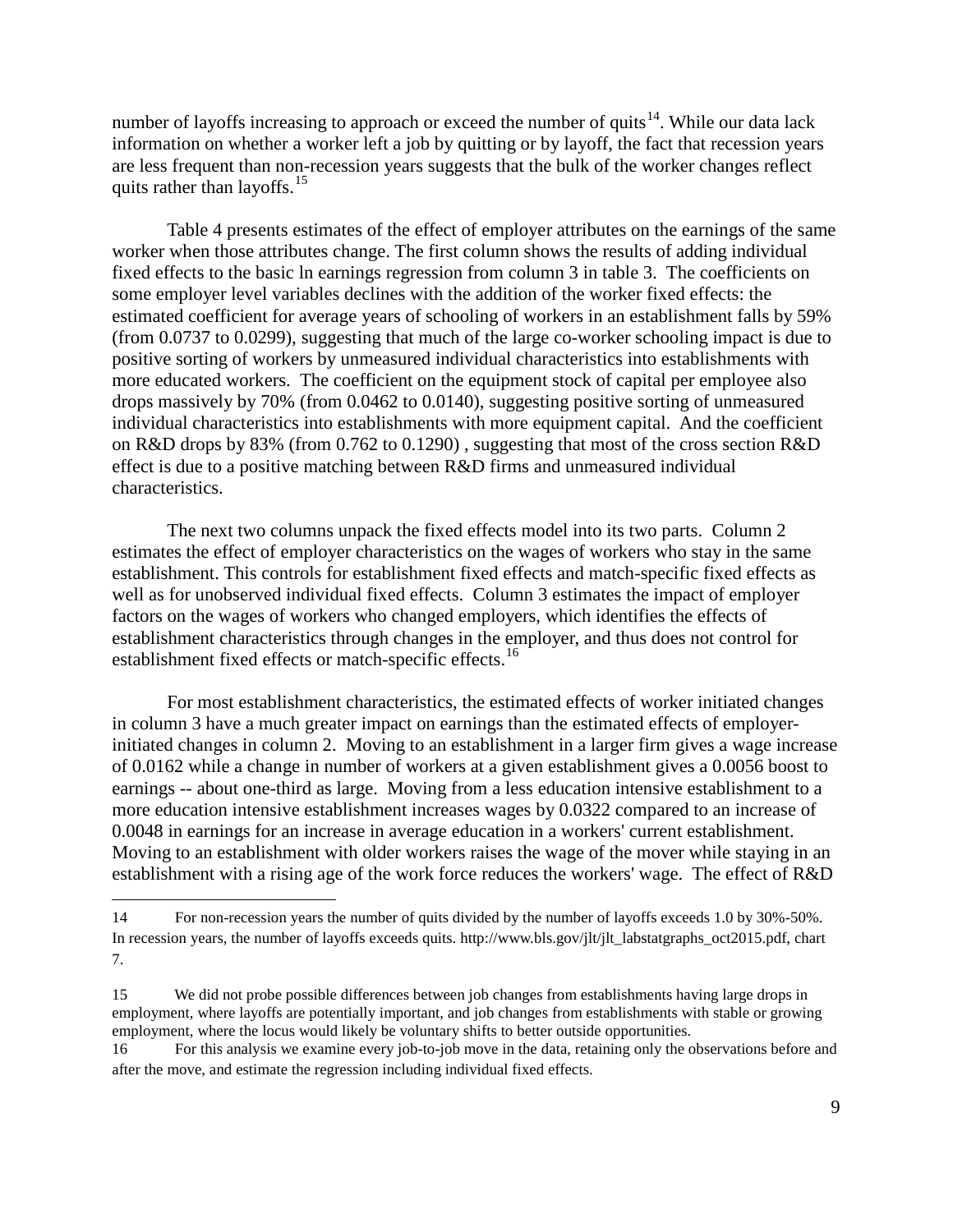on wages is more than twice as large for movers than for stayers (0.2075 vs 0.0860). But not all characteristics have a larger effect for movers than stayers. An increase in establishment employment has a modestly larger effect for persons who stay with an establishment than for those who move, and similarly for the share of non-whites.

Mechanically, the differences between the column 2 stayers-based estimates and the column 3 movers-based estimates reflect the fact that the stayers analysis controls for unobserved establishment fixed effects and thus removes correlations between those effects and the wages while the movers model does not do this. But the differences also reflect economic behavior. A worker who chooses to change employers will likely require a larger increase in pay than one who stays at a job as the work changes due to a changing workplace. An establishment that changes characteristics will likely adjust operations slowly and thus alter pay less in the short run than the pay difference between employers that have had different characteristics over longer periods. $17$ 

 Earnings equations with individual fixed effects cannot identify the effect of fixed individual characteristics on earnings. But it is possible to learn something about how those characteristics affect earnings by regressing the estimated fixed effect for individuals on measures of individual characteristics. With say ten workers with two defining characteristics, say years of schooling and gender, the earnings equation would produce ten fixed effects to regress on schooling and gender.

 Columns 1-3 of table 5 give the results of our analysis of the effect of fixed worker characteristics on the estimated fixed effects of workers in three fixed effect models with different structures. Model 1 estimated individual fixed effects without employer characteristics.[18](#page-10-1) Model 2 estimated individual fixed effects from a regression with observable employer characteristics. Model 3 estimated individual fixed effects from a stayers' regression that includes establishment and match-specific fixed effects (eq. 3).

For individual effects positively related to the characteristics of employers, the estimates should decline across the columns, as they do. The returns to years of schooling drops from 0.1076 to 0.0841 from the model 1 specification to the model 3 specification with controls for observed and unobserved establishment effects. The coefficient on female falls by more than 10% and the coefficient on age falls by 18%.

 The bottom line in Table 5 labeled "variance of the unobserved individual fixed effect", shows how the addition of establishment characteristics reduces the contribution of the fixed effects for individuals to the variation of earnings among workers. In model 1, the individual

<span id="page-10-0"></span><sup>17</sup> Measurement error will also bias downward the estimates based on changes, for the basic reason that a given error will have proportionately larger impact on the small variation in year to year changes at the same workplace than on the larger differences between the employer the worker joins and the employer the worker leaves.

<span id="page-10-1"></span><sup>18</sup> The difference is that in the fixed effects specification, the unobserved individual fixed effects are allowed to be correlated with all the included time-varying covariates.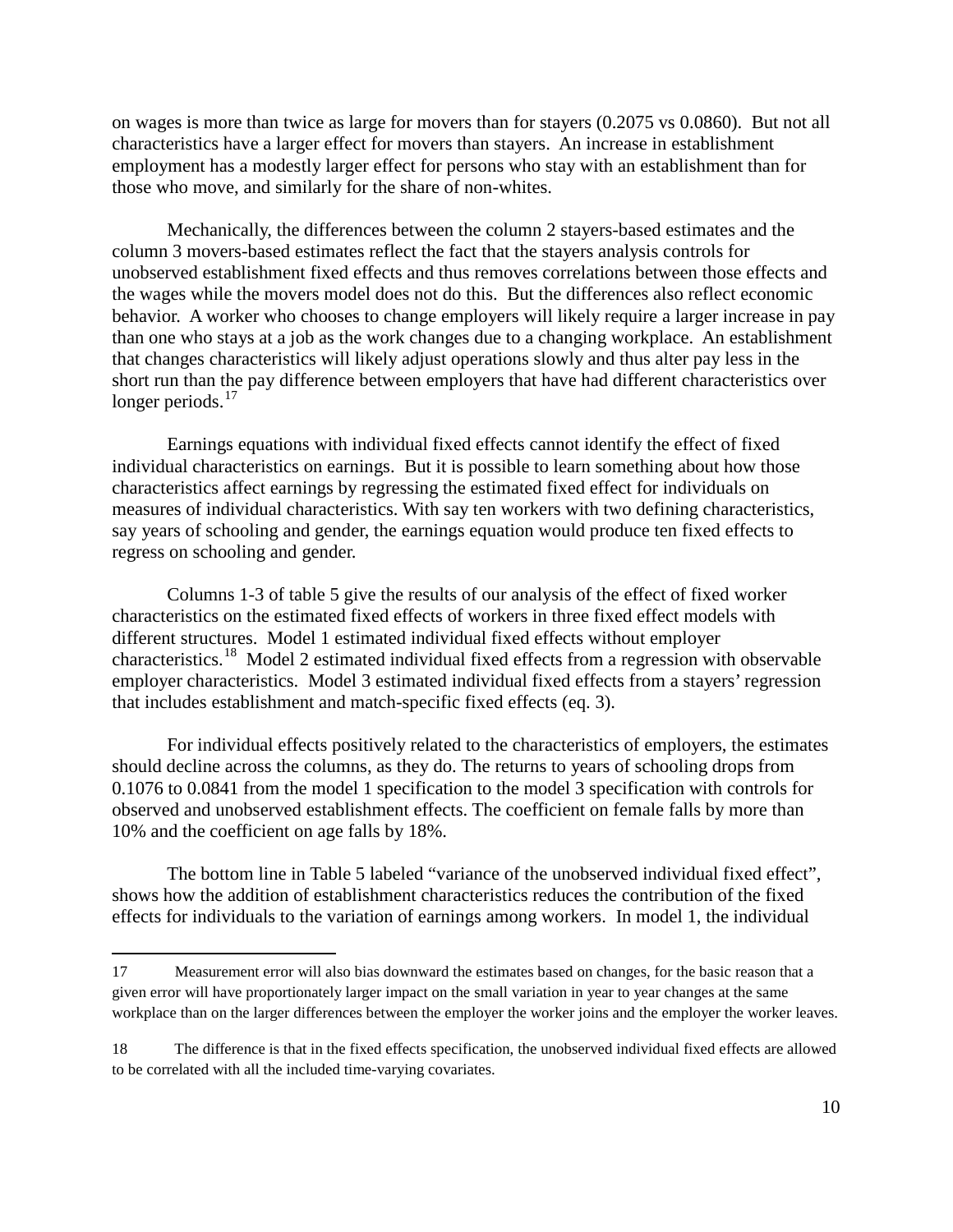fixed effect variance is 0.149, or 51% of the total variance. In model 2, which includes measured establishment characteristics, the individual fixed effect variance falls to 0.127 or 43% of the total variance. In model 3 with observed and unobserved establishment characteristics, the variance of the individual effect is 0.112, or about 38% of the total variance in earnings. Put differently, establishment factors account for 25% ((= 0.149- 0.112)/0.149) of the variance of estimated individual effects.

## **A full decomposition**

 $\overline{a}$ 

Table 6 summarizes our findings with a full decomposition of ln earnings along the various dimensions in the augmented earnings equation. Standard individual characteristics (years of schooling, age, gender, and race) comprise 26% of the total variation in earnings; unobserved individual effects comprise 37% of the variation; observed establishment characteristics comprise 8%; unobserved establishment effects comprise 7%, and the match component 3%. The covariance between the individual and establishment components of the earnings equation adds 13% of the variance. The remaining variation arises from the transitory within-match residual comprising 7% of the total variation, in addition to the two small negative covariance terms between the observed an unobserved parts of the individual and establishment components respectively<sup>19</sup>.

Given that the sorting of workers between establishments affects the returns to individual characteristics and earnings differentials by gender and race, we next analyze the ways in which workers and firms match up.

### **The sorting of workers between establishments**

Table 7 gives the correlation coefficients that reflect sorting by key earnings determinants. The largest correlations show considerable homophily sorting of workers with similar characteristics: correlations of educated workers with educated workers (0.477), of older workers with older workers (0.333), females with females (0.349) and non-whites with nonwhites (0.471). But other characteristics of employers are sufficiently correlated with worker characteristics to suggest sorting of workers among establishments beyond homophily. Educated workers work in large firms and in R&D intensive firms, in establishments with high capital per worker and with high export shares. These patterns make it likely that some of the education earnings premium comes through the greater likelihood that educated workers find jobs in employers with other wage enhancing characteristics. Older workers are also associated with establishments with high wage characteristics, though the correlations are much smaller. By

<span id="page-11-0"></span><sup>19</sup> Our model is estimated under the assumptions that the fixed individual and establishment/firm effects remain constant throughout the sample period. Experiments with estimation on sub-periods show that this assumption is too restrictive, and that the variance of both the individual and establishment fixed effects rise over time during the sample period. The period over which to treat individual and establishment/firm fixed effects as fixed raises statistical and modeling issues that require analysis beyond the scope of the current study, on which we will report in a separate paper.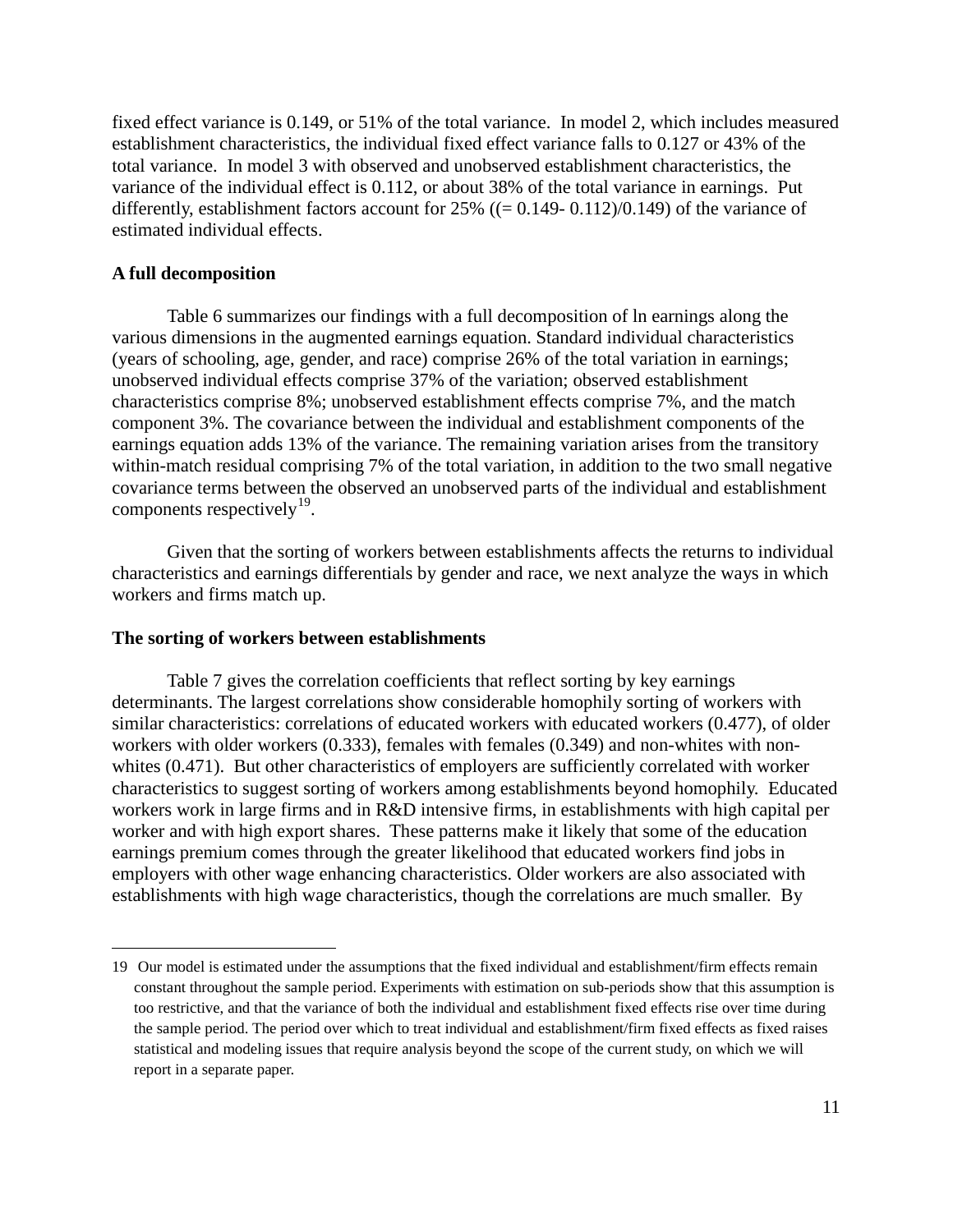contrast, women work in establishments with lower capital intensity and non-white workers are largely employed in establishments with low wage characteristics.

The bottom two lines of the table shows the correlation between a measure of the establishment contribution to earnings through observed variables plus industry and region taken as a group, weighted by their estimated effect on earnings, and through establishment fixed effects with the individual characteristics. Both the establishment observables and fixed effects are most highly correlated with years of schooling, making schooling potentially the most important dimension of worker sorting among establishments.

Figure 1 summarizes the relations between the characteristics of workers and those of the establishments where they work in a different way. It displays the correlations between indices of the observed characteristics as a group, weighted by their respective coefficients in the earnings equation, and the fixed effects associated for workers as well as for establishments. The largest correlation is between the individual observables (weighted by their contribution to earnings) and establishment observables (0.253) (weighted by their contribution to earnings), followed by the correlation between the individual observables and the establishment unobserved fixed effect. By contrast, the fixed effect of individuals is weakly positively correlated with the establishment observables while the individual unobservables and unobserved establishment fixed effects are negatively correlated – a result consistent with Abowd et al. (2014). As Andrews et al. (2008) note, a negative correlation between two unobserved components of earnings could result from sampling and measurement errors,<sup>[20](#page-12-0)</sup> so the safest conclusion from these correlations is that sorting of workers occurs largely on observable characteristics.

### **Mobility Among employers**

 $\overline{a}$ 

The impact of employer characteristics on the earnings of workers with similar measured characteristics and fixed effects and the correlations in table 7 and figure 1 direct attention at the potential role of worker mobility among employers in determining pay. To what extent does mobility from job to job raise pay? Do workers who start their careers in establishments with low wage characteristics move to firms with better observable and unobservable characteristics over time? Conversely, how much downward firm mobility is there among workers who initially begin their careers at firms with high wage characteristics?

To examine the transitions of workers among establishments that differ in the establishment component of earnings, we formed a transition matrix for workers observed in our data both in 1992 and 2007. We attached to every worker in the sample the total establishment contribution of their employer to earnings, defined as the sum of the contribution to earnings of the time varying establishment characteristics, such as firm size and R&D spending, the fixed observables, such as industry and region, and the unobserved establishment effects. With an establishment contribution for each worker in 1992 and 2007, the natural measure of each workers' mobility is the change in the establishment component of earnings of their employer in those years.

<span id="page-12-0"></span><sup>20</sup> Lise, Meghir and Robin (2013) give further discussion of these issues.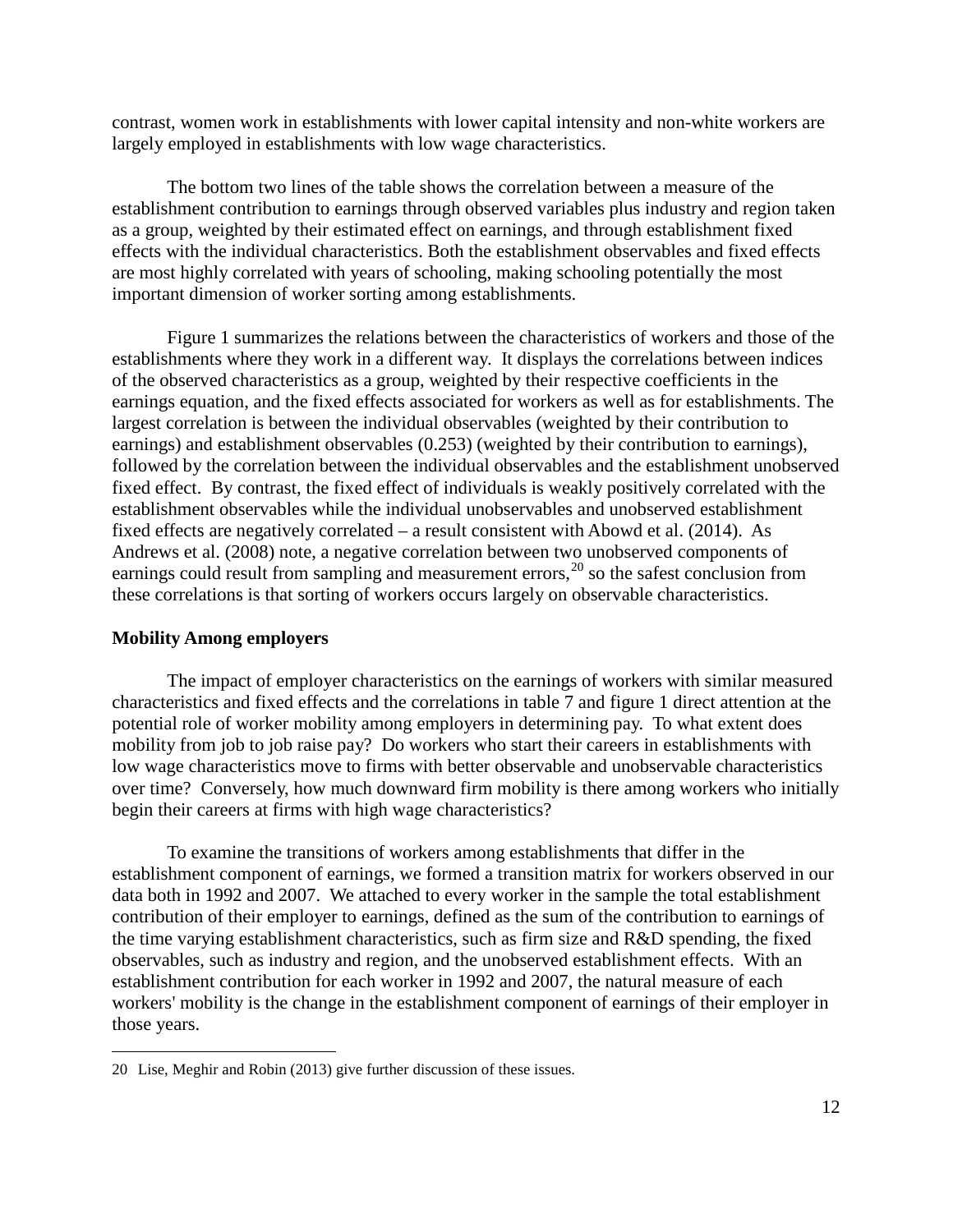Table 8 summarizes the transition pattern by quintiles of the distributions, ordered from low-paying firms in quintile 1 to high-paying firms in quintile 5. The rows in the table show the distribution of workers by the quintiles of their establishment in the 1992 distribution of establishments into the quintiles of their 2007 employer in the distribution of establishments in that year. While the largest transition probabilities are for workers to remain in the same quintile over time, there is evidence of upward movement among establishments. Workers in the low quintiles have larger shares going up in the distribution than workers in the top quintiles have shares falling in the distribution. Among workers in the median group (3rd quintile) 38 percent move to a higher quintile, whereas only 21 percent move down while 40 percent remain in the same quintile. New workers come into the distribution of firms at the lower end and change jobs over time to produce a lifetime move up the distribution.

Finally, we characterize the sorting of workers with workers between establishments by Kremer and Maskin's (1996) index of segregation,  $\rho = cov (\omega \omega)/V(\omega)$ , where  $\omega$  is the average individual component of the establishment and  $V(\omega)$  is the variance of the individual components of the standard earnings equation. If workers completely segregate between establishments according to their individual earnings components,  $\rho = I$ . If they are randomly allocated between establishments  $\rho = 0$ . We calculated the index for both observable individual earnings components and for the unobserved fixed effect and obtained an index of 0.24 for observable characteristics, and 0.17 for unobservable characteristics. This supports the implication of the correlations that sorting of workers according to observed individual characteristics such as years of schooling, age, gender, and race is considerably stronger than segregation according to unobserved skills or other earnings attributes.

Characterizing the sorting of workers with establishments by the equivalent Kremer-Maskin (1996) index  $\rho_0 = cov(\omega, \Omega)/V(\omega)$ , where  $\Omega$  refers to the earnings components of establishment, we divide the decomposition into its within  $(V^w)$  establishment and between  $(V^b)$ establishment parts by the identities:

(4a)  $V^w(lnw) = V(\omega)(1-\rho) + V(\xi) + V(e)$ 

(4b) 
$$
V^b(lnw) = V(\omega)(\rho + 2^*\rho_{\Omega}) + V(\Omega)
$$

In our data,  $\rho$ =0.247 and  $\rho$ <sub>*Q*</sub>=0.100. The within establishment component is 59% of the variance in wages, of which 82% arises from the individual component (observed and unobserved), 6% from the match component, and 12% from the residual. The between component contributes 41% of the variance in wages, of which 36% is due to worker-worker sorting, 30% to worker-establishment sorting, and 34% to variance of the establishment effect.

### **Conclusion**

 This study has matched individual, establishment, and firm data-bases to estimate an earnings equation that augments standard regressions of ln earnings on the measured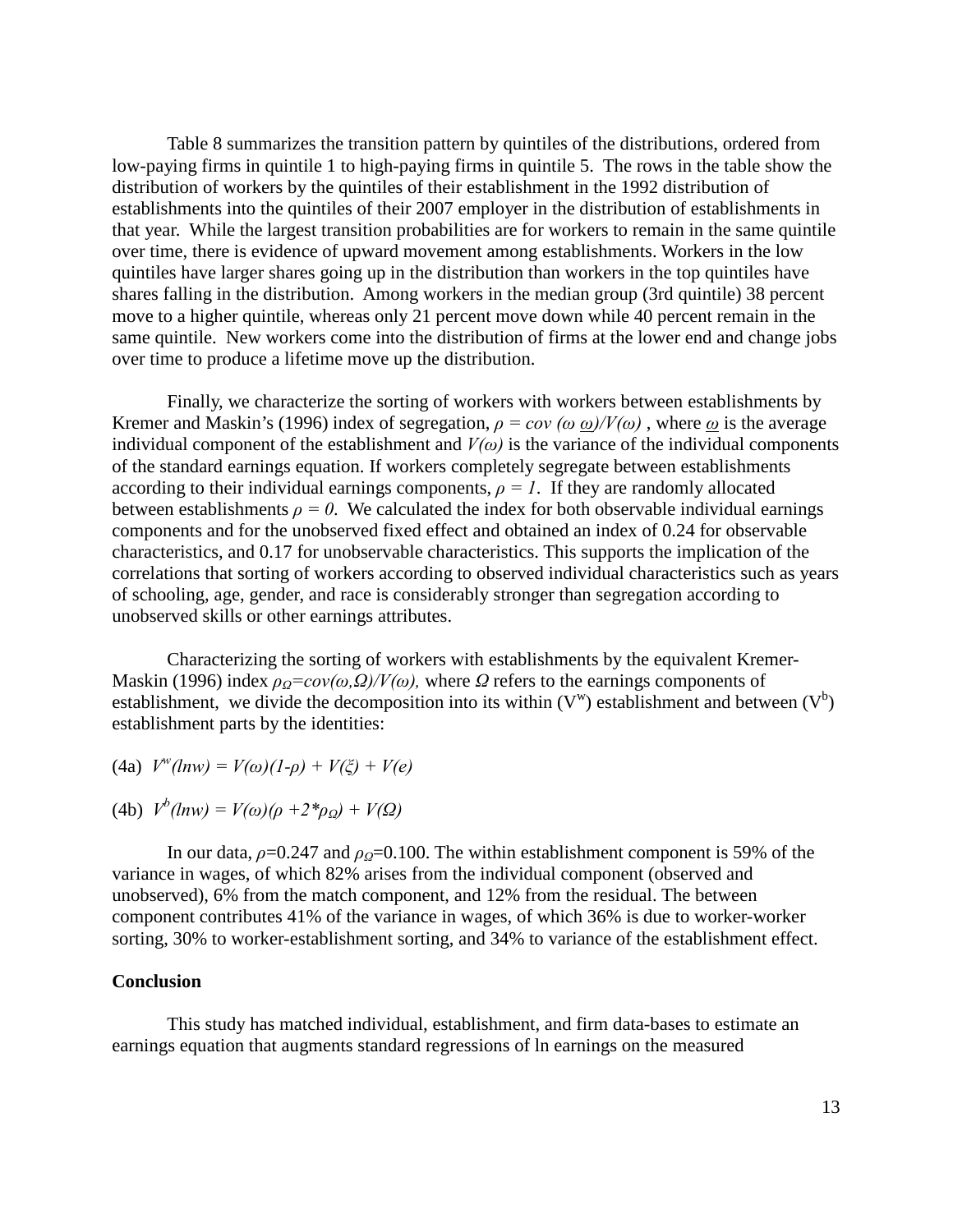characteristics of individual workers with measures of the characteristics of employers and with fixed effects estimates of unobserved characteristics of workers and employers. We find that:

 1) Workers are paid more in establishments with more employees, in older establishments (up to a point), with greater equipment capital per worker and greater exports, with a workforce that has more educated workers, older workers, male and white workers; and in firms with greater R&D spending. Co-workers years of schooling has almost as large an impact on a workers earnings as the workers own years of schooling.

2) The estimated coefficients for employer characteristics diminish in longitudinal data when models include firm and establishment fixed effects, presumably because those models identify the effects from short term, possibly transitory, changes in characteristics while cross section differences reflect long term responses of earnings to characteristics.

 3) Individual fixed effects models that identify coefficients based on the employer changing workplace characteristics for the same worker/job give markedly smaller though still generally significant estimates of the effect of characteristics on wages than fixed effect models that estimate coefficients from workers who change jobs.

 4) There is considerable sorting of workers with similar workers, based on observable earnings characteristics and to a lesser degree on unobserved earnings characteristics and sorting of workers with establishments having similar high or low earnings attributes. The dynamics of worker mobility among employers has workers moving to enterprises with higher observable and fixed effects earnings components over time.

All told, bringing employers more into analysis of earnings illuminates the variance unexplained by the link between ln earnings and individual characteristics and illuminates the role of sorting in the relation between earnings and individual attributes. It also raises new questions for analysis: Why does having more educated co-workers have almost as large an effect on earnings as having additional education yourself? What mechanisms sort workers among firms in ways that increase education, gender, and race wage gaps? How much does the impetus for mobility – layoffs vs quits – affect worker outcomes? How much of firm effects on earnings can be linked to explicit wage policies? And given manufacturing's modest and declining share of employment, would augmented earnings functions in other industries tell us the same or different stories about the role of employers in determining earnings and in the sorting of workers among employers?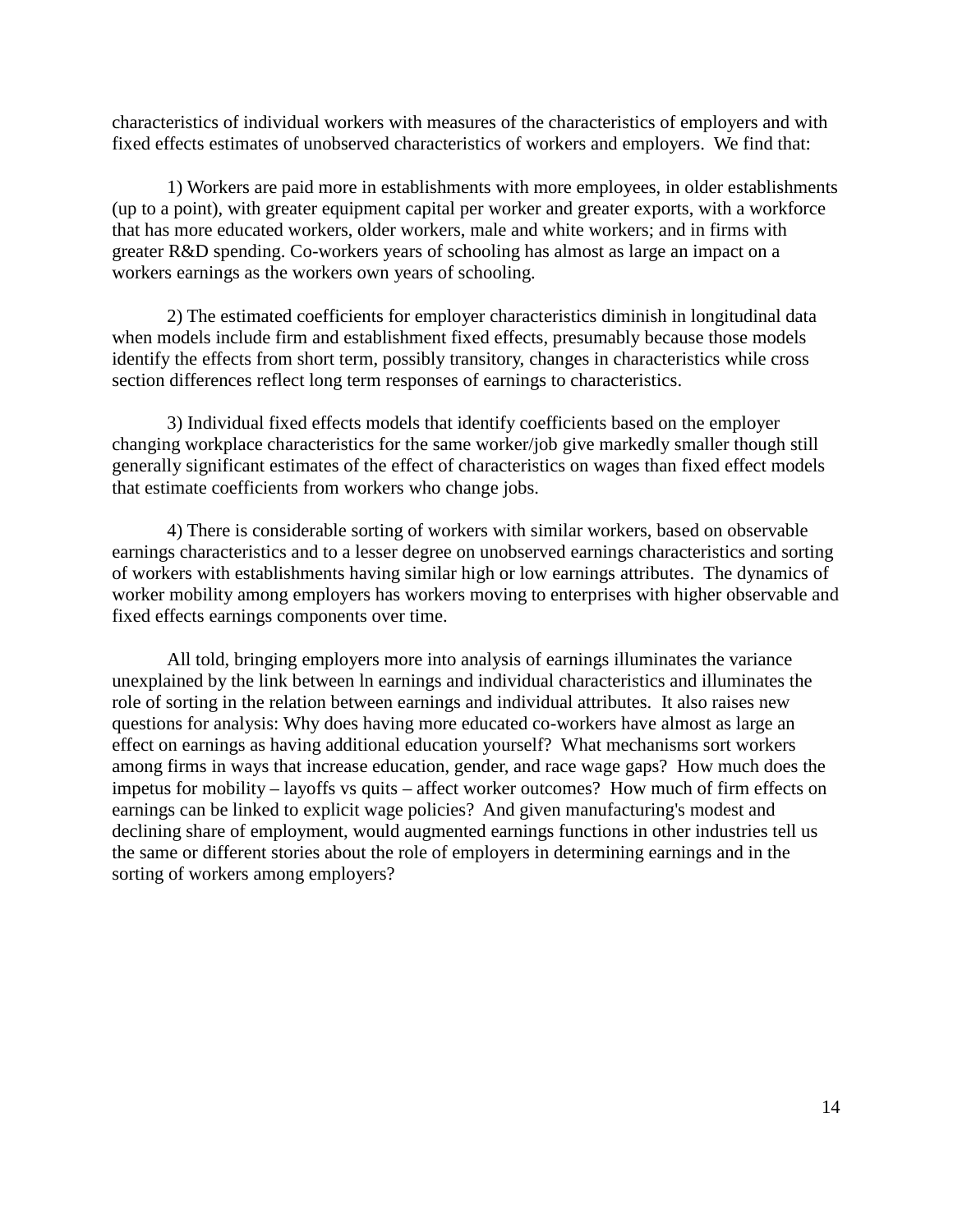# **Table 1 Variance Decomposition of Ln earnings, All Sectors 1992 and 2007**

|                              | Variance<br>Ln (earnings) |       | Share of variance | Change   | Share of       |
|------------------------------|---------------------------|-------|-------------------|----------|----------------|
|                              |                           |       |                   | in       | growth         |
|                              |                           |       | <b>Between</b>    | variance | <b>Between</b> |
|                              | 1992                      | 2007  | establishments    | 1992-    | establishments |
|                              |                           |       | 2007              | 2007     | 1992-2007      |
| <b>Manufacturing</b>         | 0.398                     | 0.490 | 0.45              | 0.092    | 0.57           |
| Mining, Utilities, Transport | 0.434                     | 0.457 | 0.40              | 0.022    | 0.39           |
| <b>Business Services</b>     | 0.612                     | 0.713 | 0.56              | 0.101    | 0.86           |
| Communication                | 0.502                     | 0.634 | 0.40              | 0.132    | 0.53           |
| Retail, Wholesale,           | 0.508                     | 0.551 | 0.48              | 0.044    | 0.80           |
| Restaurants                  |                           |       |                   |          |                |
| Finance, Insurance, Real     | 0.531                     | 0.660 | 0.39              | 0.129    | 0.65           |
| Estate                       |                           |       |                   |          |                |
| <b>Private Services</b>      | 0.427                     | 0.482 | 0.49              | 0.054    | 0.90           |
| Health, Education, Social    | 0.495                     | 0.508 | 0.27              | 0.013    | $-0.15$        |
| Services                     |                           |       |                   |          |                |
| <b>ALL</b>                   | 0.510                     | 0.601 | 0.48              | 0.091    | 0.66           |

Note: Numbers calculated from yearly regressions of log annualized sum of quarterly earnings for all jobs in the second quarter of the year on establishment dummies. Data from LEHD. Establishment is the sein unit.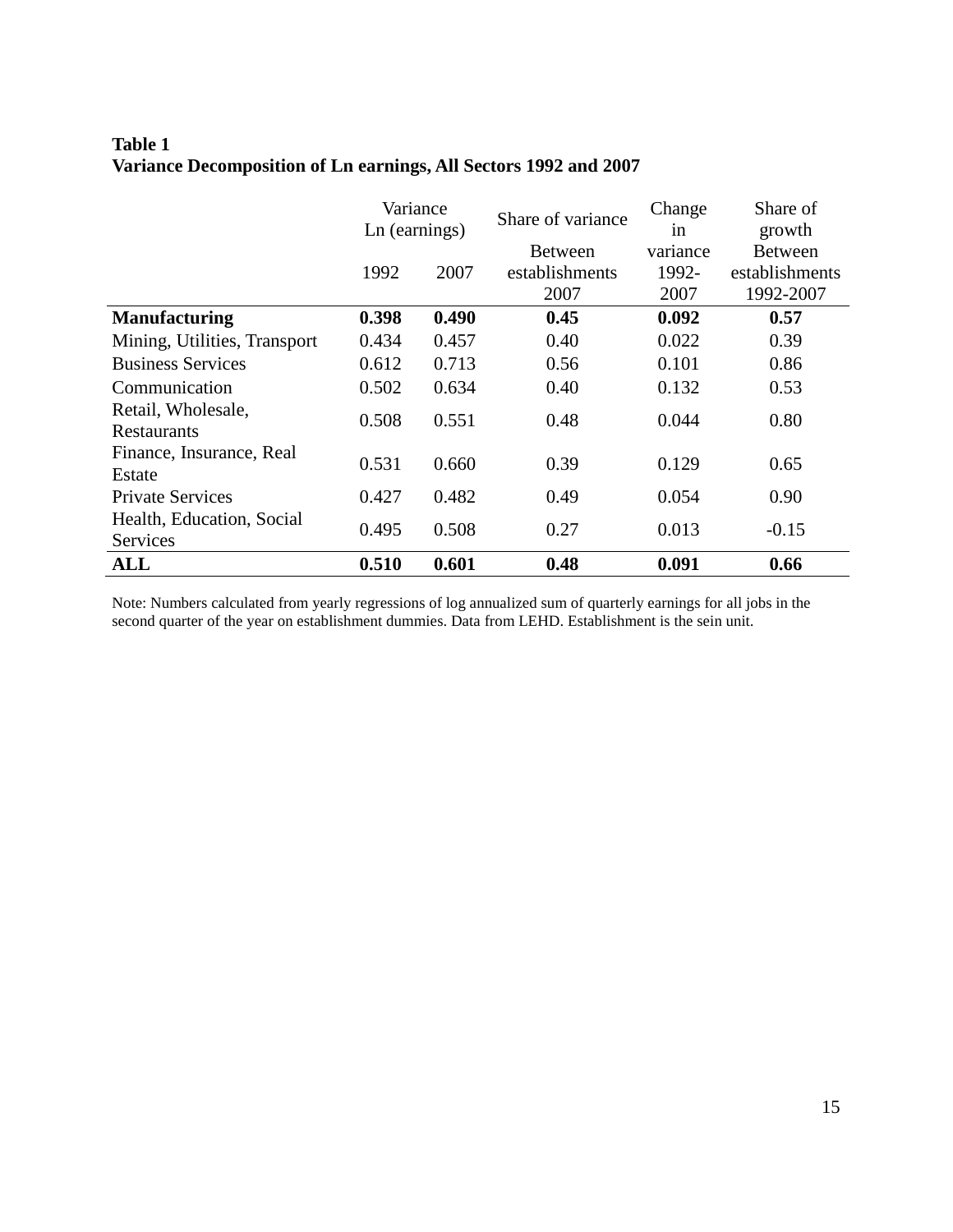# **Table 2 Variance Decomposition of Ln Earnings and in Manufacturing for Matched LEHD Panel, 1992 and 2007**

|                            | Variance | <b>Share</b> | Variance |      | Change   | Share of |
|----------------------------|----------|--------------|----------|------|----------|----------|
|                            | 1992     |              | 2007     |      | 92-07    | change   |
| Ln earnings                | 0.272    |              | 0.330    |      | 0.058    | 1.00     |
| Between establishments     | 0.125    | 0.46         | 0.150    | 0.45 | 0.025    | 0.43     |
| Between firms              | 0.113    | 0.42         | 0.140    | 0.42 | 0.027    | 0.47     |
| Between estab. within firm | 0.012    | 0.04         | 0.011    | 0.03 | $-0.001$ | $-0.02$  |
| Within establishments      | 0.146    | 0.54         | 0.180    | 0.55 | 0.033    | 0.59     |

Note: Numbers calculated from a regression of log earnings on time dummies and establishment dummies. The matched sample include LEHD data matched to the Census of Manufacturers with valid observations of capital (from the ASM/CoM tfp-files, see Foster et al. 2016), to the education data from the Decennial Censuses and CPS, and that each individual is observed at least four times (see data description for details). All jobs included are observed in the second quarter of the year.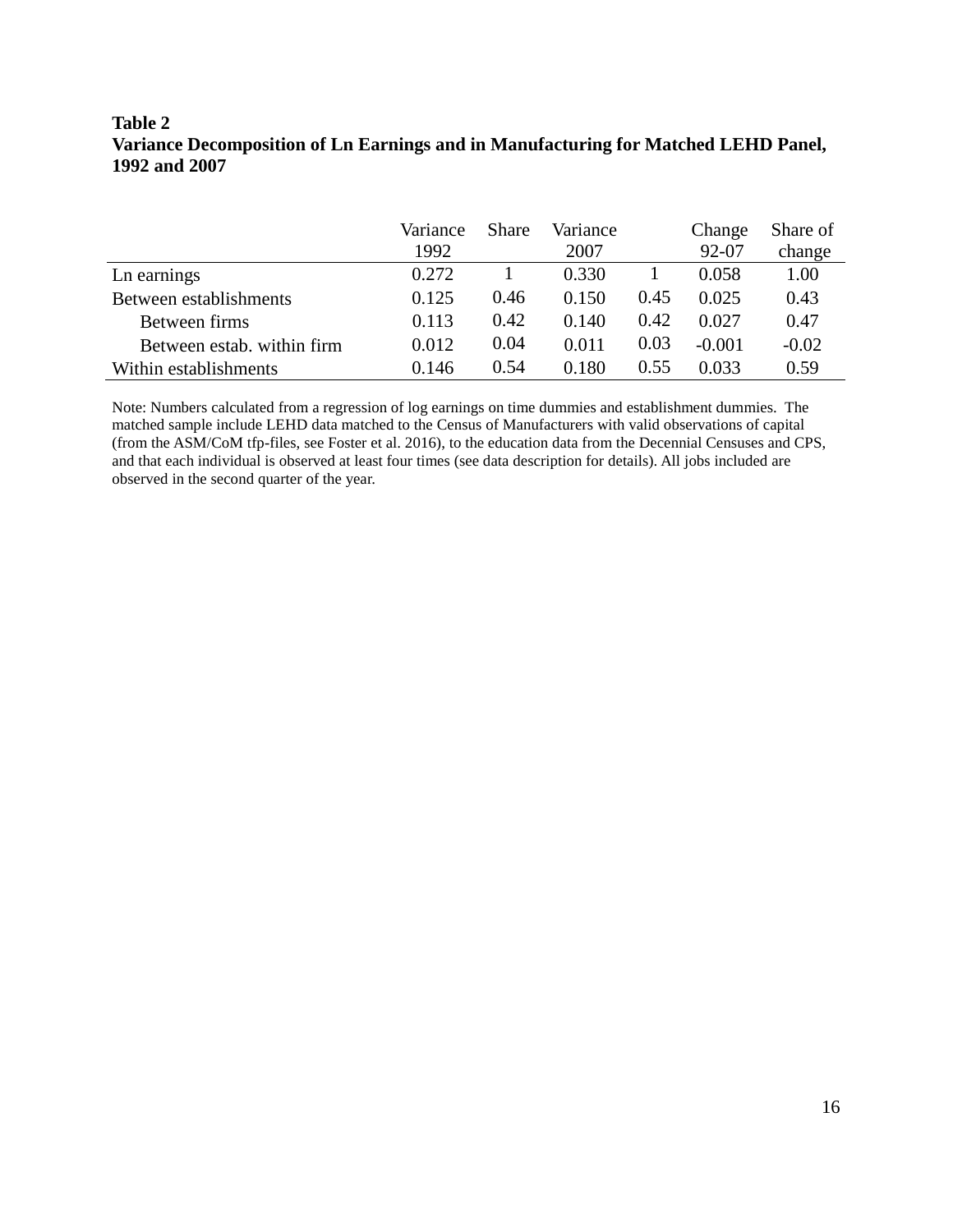|                                               | No estab.    |                          | Estab.char               | $+$ Firm fixed | +Estab. fixed            |
|-----------------------------------------------|--------------|--------------------------|--------------------------|----------------|--------------------------|
|                                               | char.        | Estab.char. I            | $\mathbf{I}$             | effects        | effects                  |
| Years of schooling                            | $0.0943***$  | $0.0820***$              | $0.0737***$              | $0.0739***$    | $0.0739***$              |
|                                               | (0.0001)     | (0.0001)                 | (0.0001)                 | (0.0001)       | (0.0001)                 |
| Age                                           | $0.0132***$  | $0.0118***$              | $0.0116***$              | $0.0116***$    | $0.0115***$              |
|                                               | (0.0000)     | (0.0000)                 | (0.0000)                 | (0.0000)       | (0.0000)                 |
| Age square                                    | $-0.0005***$ | $-0.0005***$             | $-0.0005***$             | $-0.0005***$   | $-0.0005***$             |
|                                               | (0.0000)     | (0.0000)                 | (0.0000)                 | (0.0000)       | (0.0000)                 |
| Female                                        | $-0.3022***$ | $-0.2897***$             | $-0.2691***$             | $-0.2671***$   | $0.2669***$              |
|                                               | (0.0006)     | (0.0006)                 | (0.0005)                 | (0.0005)       | (0.0005)                 |
| Non-white                                     | $-0.1707***$ | $-0.1539***$             | $-0.1405***$             | $-0.1397***$   | $-0.1400***$             |
|                                               | (0.0005)     | (0.0005)                 | (0.0005)                 | (0.0005)       | (0.0005)                 |
| Female x Age                                  | $-0.0050***$ | $-0.0045***$             | $-0.0045***$             | $-0.0045***$   | $-0.0044***$             |
|                                               | (0.0000)     | (0.0000)                 | (0.0000)                 | (0.0000)       | (0.0000)                 |
| Female x Age^2                                | $0.0000$ *** | $0.0000$ ***             | $0.0000***$              | $0.0000$ ***   | $0.0000$ ***             |
|                                               | (0.0000)     | (0.0000)                 | (0.0000)                 | (0.0000)       | (0.0000)                 |
| Female x Non-white                            | $0.0309***$  | $0.0318***$              | $0.0384***$              | $0.0371***$    | $0.0373***$              |
|                                               | (0.0009)     | (0.0009)                 | (0.0008)                 | (0.0008)       | (0.0000)                 |
|                                               |              |                          |                          |                |                          |
| <b>Establishment and firm characteristics</b> |              |                          |                          |                |                          |
| Ln Firm employment                            |              | $0.0295***$              | $0.0173***$              | $0.0071***$    | $0.0012***$              |
|                                               |              | (0.0001)                 | (0.0001)                 | (0.0005)       | (0.0003)                 |
| Ln establishment employment                   |              | $0.0266***$              | $0.0270***$              | $0.0258***$    | $0.0232***$              |
|                                               |              | (0.0002)                 | (0.0002)                 | (0.0003)       | (0.0006)                 |
| Establishment age                             |              | $0.0032***$              | $0.0045***$              | $0.0032***$    |                          |
|                                               |              | (0.0001)                 | (0.0001)                 | (0.0001)       |                          |
| Establishment age squared                     |              | $-0.0001***$             | $-0.0001$ ***            | $-0.0001$ ***  | $-0.0000$ ***            |
|                                               |              | (0.0000)                 | (0.0000)                 | (0.0000)       | (0.0000)                 |
| Mean years of schooling                       |              |                          | $0.0690***$              | 0.0483***      | $0.0249***$              |
|                                               |              |                          | (0.0003)                 | (0.0004)       | (0.0007)                 |
| Mean age                                      |              |                          | $0.0027***$              | $0.0017***$    | $-0.0034***$             |
|                                               |              |                          | (0.0001)                 | (0.0001)       | (0.0001)                 |
| Share female                                  |              |                          | $-0.3176***$             | $-0.2548***$   | $-0.1084***$             |
|                                               |              |                          | (0.0016)                 | (0.0029)       | (0.0056)                 |
| Share non-white                               |              |                          | $-0.0185***$             | 0.0029         | $0.0256***$              |
|                                               |              |                          | (0.0017)                 | (0.0028)       | (0.0046)                 |
| Export share                                  |              |                          | $0.0115***$              | $0.0062***$    | $0.0068***$              |
|                                               |              |                          | (0.0004)                 | (0.0005)       | (0.0006)                 |
| Ln capital structures/employee                |              |                          | $0.0074***$              | $0.0033***$    | $0.0018***$              |
|                                               |              |                          | (0.0002)                 | (0.0003)       | (0.0004)                 |
| Ln capital equipment/employee                 |              |                          | $0.0462***$              | $0.0211***$    | $0.0075***$              |
|                                               |              |                          | (0.0003)                 | (0.0004)       | (0.0005)                 |
| Firm R&D/employee                             |              |                          | $0.7260***$              | $0.1228***$    | $0.1627***$              |
|                                               |              |                          | $-(0.0104)$              | (0.0131)       | (0.0129)                 |
| Industry effects                              |              | Y                        | Y                        | Y              |                          |
| Firm effects                                  |              | $\overline{\phantom{a}}$ | $\overline{\phantom{m}}$ | $\mathbf Y$    | $\overline{\phantom{a}}$ |
| Establishment effects                         |              |                          |                          |                | Y                        |
| Region $(171)$ , year $(16)$ effects          | Y            | Y                        | Y                        |                |                          |
|                                               |              |                          |                          |                |                          |
| r2_adjusted                                   | 0.452        | 0.505                    | 0.526                    | 0.566          | 0.577                    |
| N                                             | 5.13E+06     | 5.13E+06                 | 5.13E+06                 | 5.13E+06       | 5.13E+06                 |

**Table 3 Estimated Regression Coefficients and Standard Errors for Augmented Earnings Equations Including Firm and Establishment Characteristics for Manufacturing 1992-2007**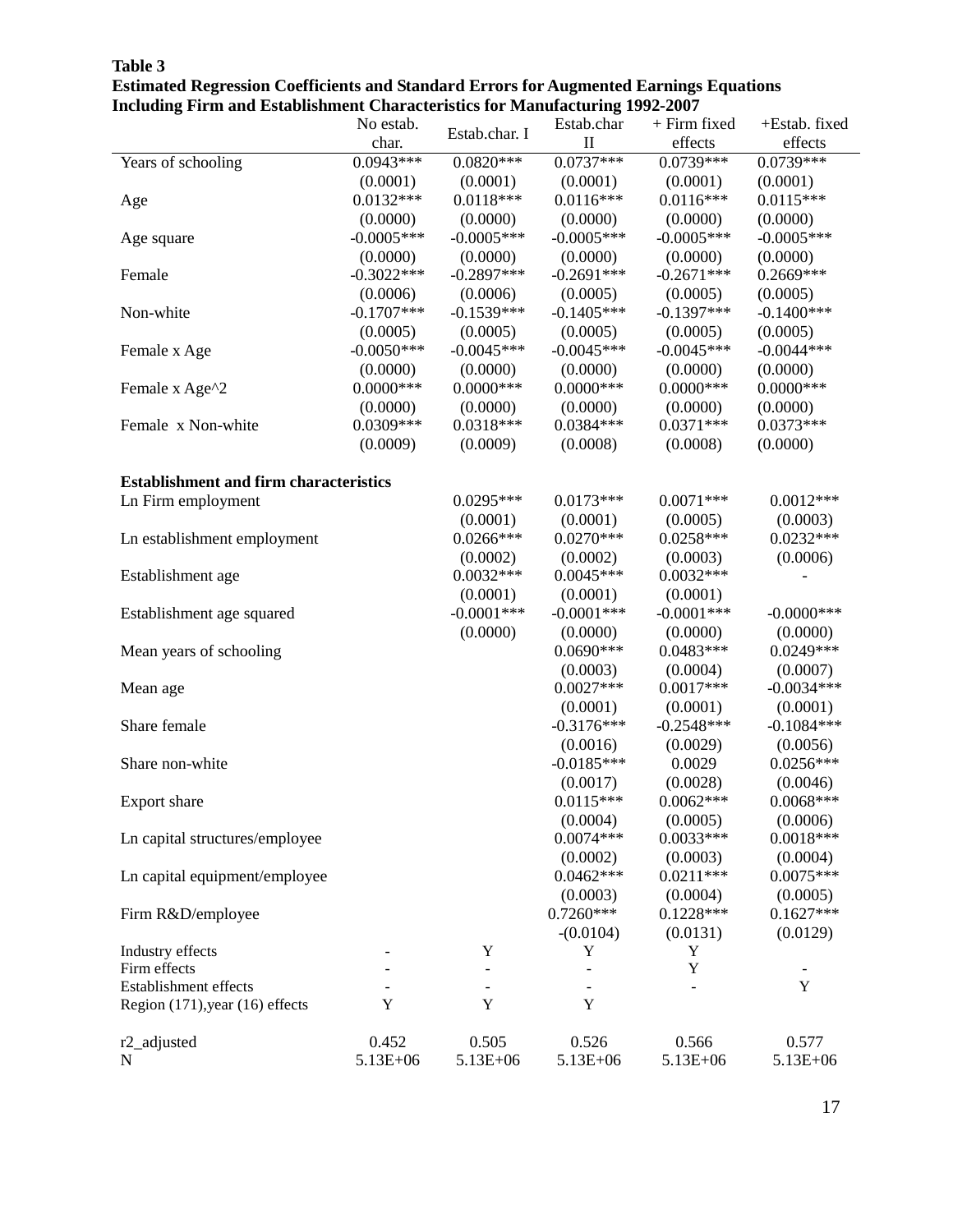|                                | Individual FE | Job FE (spell) | Individual FE (Movers) |
|--------------------------------|---------------|----------------|------------------------|
| Ln firm employment             | $0.0161***$   | $0.0056***$    | $0.0162***$            |
|                                | (0.0001)      | (0.0002)       | $-0.0003$              |
| Ln establishment employment    | $0.0305***$   | $0.0214***$    | $0.0180***$            |
|                                | (0.0002)      | (0.0003)       | $-0.0005$              |
| Establishment age              | $0.0037***$   |                | $-0.0008***$           |
|                                | (0.0001)      |                | (0.0002)               |
| Establishment age square       | $-0.0001$ *** | $-0.0000$ ***  | 0.0000                 |
|                                | (0.0000)      | (0.0000)       | (0.0000)               |
| Mean years of education        | $0.0299***$   | $0.0048***$    | $0.0322***$            |
|                                | (0.0003)      | (0.0004)       | $-0.0008$              |
| Mean age                       | $0.0023***$   | $-0.0129***$   | $0.0023***$            |
|                                | (0.0002)      | (0.0001)       | $-0.0002$              |
| Share female                   | $-0.1573***$  | $-0.0036$      | $-0.1765***$           |
|                                | (0.0020)      | (0.0033)       | $-0.0044$              |
| Share non-white                | $0.0250***$   | $0.1025***$    | $0.0230***$            |
|                                | (0.0019)      | (0.0029)       | $-0.0042$              |
| Export share                   | 0.0000        | $-0.0021***$   | $0.0020*$              |
|                                | (0.0003)      | (0.0003)       | $-0.0009$              |
| Ln capital structures/employee | $0.0059***$   | 0.0002         | $0.0031***$            |
|                                | (0.0002)      | (0.0003)       | $-0.0004$              |
| Ln capital equipment/employee  | $0.0140***$   | $0.0027***$    | $0.0189***$            |
|                                | (0.0002)      | (0.0003)       | $-0.0006$              |
| Firm R&D expenses/employee     | $0.1290***$   | $0.0860***$    | $0.2075***$            |
|                                | (0.0060)      | (0.0057)       | $-0.0188$              |
|                                |               |                |                        |
| r <sub>2_adjusted</sub>        | 0.873         | 0.913          | 0.827                  |
| N                              | $5.13E + 06$  | $5.13E + 06$   | $7.31E + 05$           |

# **Table 4 Firm and Establishment Characteristics. Individual Fixed Effects Models**

Note: All models include year dummies, age square, the interaction between gender and age, age square. The first and last models include individual fixed effects, and the second model includes job (unique combination of individual and establishment) fixed effects.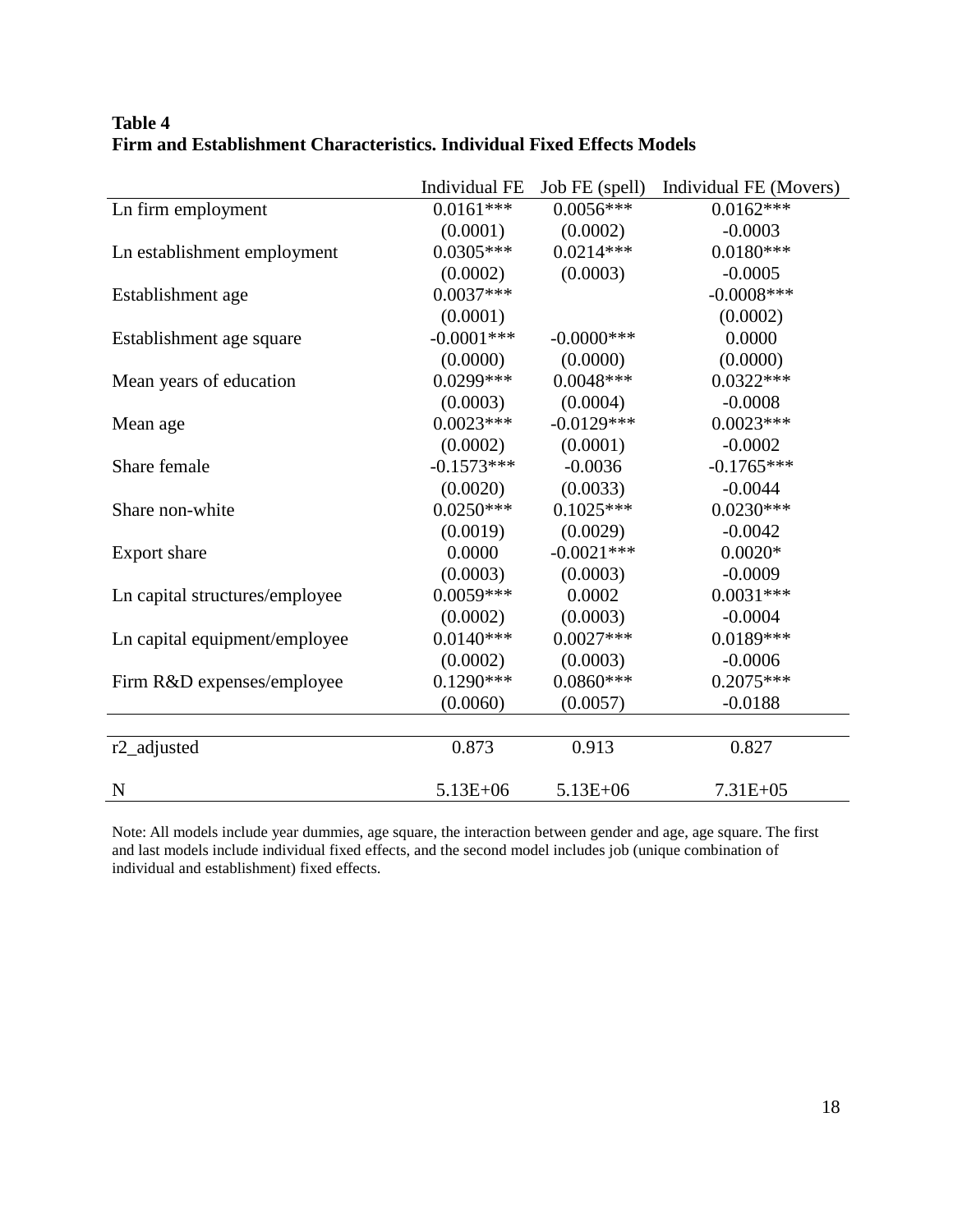# **Table 5 Regression of Estimated Individual Fixed Effects on Fixed Individual Characteristics, from Three Models of Ln (Wage)**

| Variance of residual individual<br>effects | 0.149                | 0.127                | 0.112                     |
|--------------------------------------------|----------------------|----------------------|---------------------------|
| r <sub>2_adjusted</sub>                    | 0.441                | 0.422                | 0.416                     |
|                                            |                      |                      |                           |
|                                            | (0.0009)             | (0.0008)             | (0.0007)                  |
| Interaction gender non-white               | $0.0504***$          | $0.0500***$          | $0.0429***$               |
|                                            | (0.0000)             | (0.0000)             | (0.0000)                  |
| Age                                        | $0.0136***$          | $0.0128***$          | $0.0112***$               |
|                                            | (0.0005)             | (0.0005)             | (0.0004)                  |
| Dummy variable for non-white               | $-0.1001$ ***        | $-0.0882***$         | $-0.1119***$              |
|                                            | (0.0004)             | (0.0004)             | (0.0004)                  |
| Dummy variable for female                  | $-0.3553***$         | $-0.3326***$         | $-0.3129***$              |
|                                            | (0.0001)             | (0.0001)             | (0.0001)                  |
| Years of schooling                         | $0.1076***$          | $0.0917***$          | $0.0841***$               |
|                                            |                      |                      | effects                   |
|                                            | characteristics      | characteristics      | establishment fixed       |
|                                            | individual           | establishment        | characteristics and &     |
|                                            | with only            | individual &         | & establishment           |
|                                            | from model           | from model with      | model with individual     |
|                                            | <b>Fixed Effects</b> | <b>Fixed Effects</b> | <b>Fixed Effects from</b> |
|                                            | Model 1:             | Model 2:             | Model 3:                  |

Note: The dependent variable is the individual fixed effects from models including time varying covariates. Number of observations 5.13E+06 in all columns.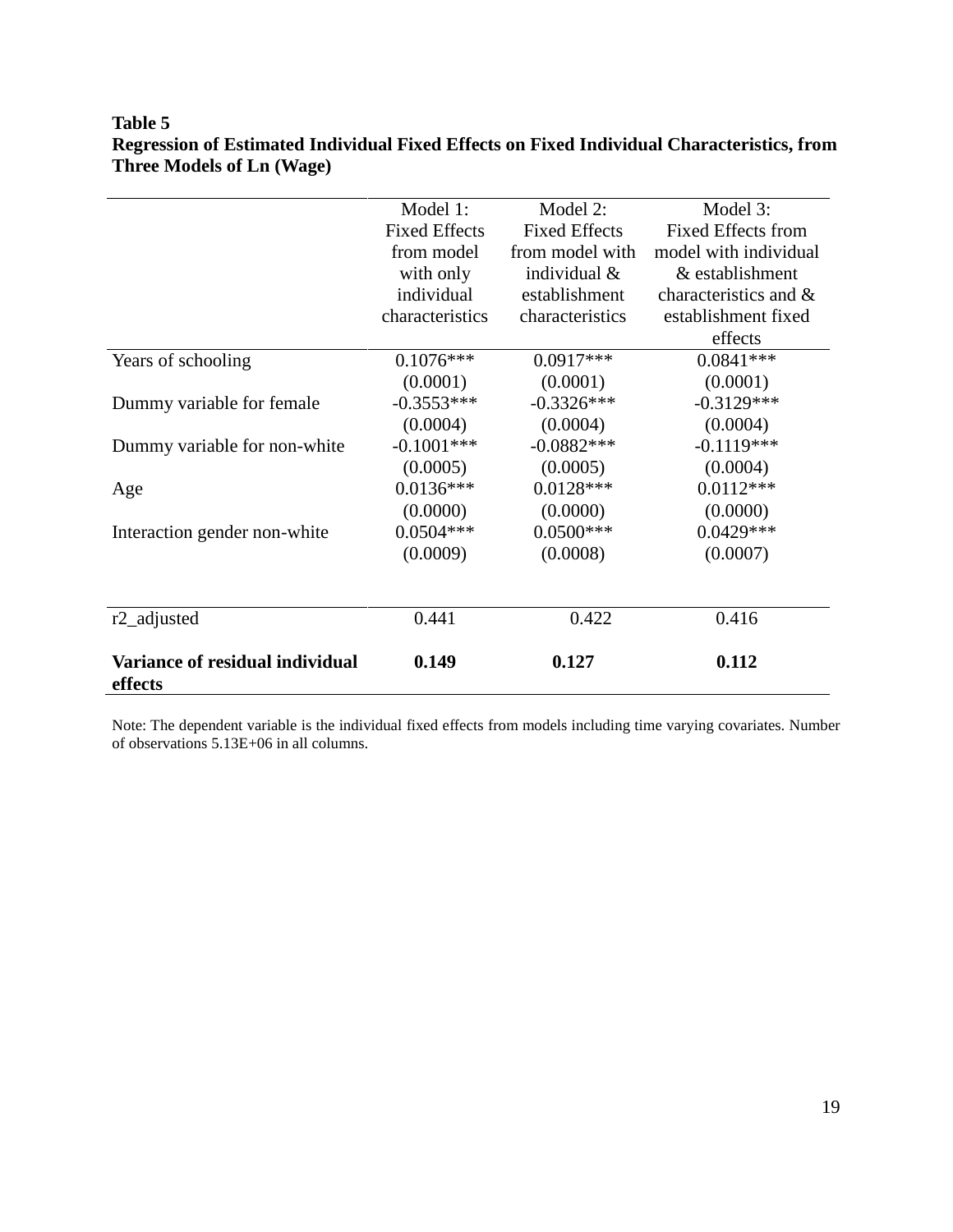# **Table 6 Variance Decomposition of the Full Augmented Earnings Equation Model**

| Determinants of earnings            | Variance decomposition |
|-------------------------------------|------------------------|
| Ln earnings                         | 0.299                  |
|                                     |                        |
| Individual components               | 0.188                  |
| Observed individual                 | 0.078                  |
| Unobserved individiual.             | 0.112                  |
| $2*Cov$ (Obs. indiv., Unobs.indiv.) | $-0.002$               |
| Within match residual               | 0.020                  |
|                                     |                        |
|                                     |                        |
| Establishment components            | 0.043                  |
| Observed estab.                     | 0.024                  |
| Unobserved estab.                   | 0.020                  |
| Unobserved firm                     | 0.016                  |
| Unobs, estab, within firm           | 0.005                  |
| 2*Cov (Obs. estab, Unobs.estab)     | $-0.001$               |
| 2*Cov(Indiv. comp., Estab.comp)     | 0.038                  |
| 2*Cov (Obs.ind., Obs.est.)          | 0.022                  |
| 2*Cov (Obs.ind., Unobs.est.)        | 0.012                  |
| 2*Cov (Unobs.ind., Obs.est.)        | 0.008                  |
| 2*Cov (Unobs.ind, Unobs.est)        | $-0.006$               |
| Match component                     | 0.010                  |
|                                     |                        |

Note: Calculations using equation (3) to structure decomposition. Number of observations is 5.13E+06. Data for manufacturing matched sample, as described in text. Some number do not add up due to rounding errors.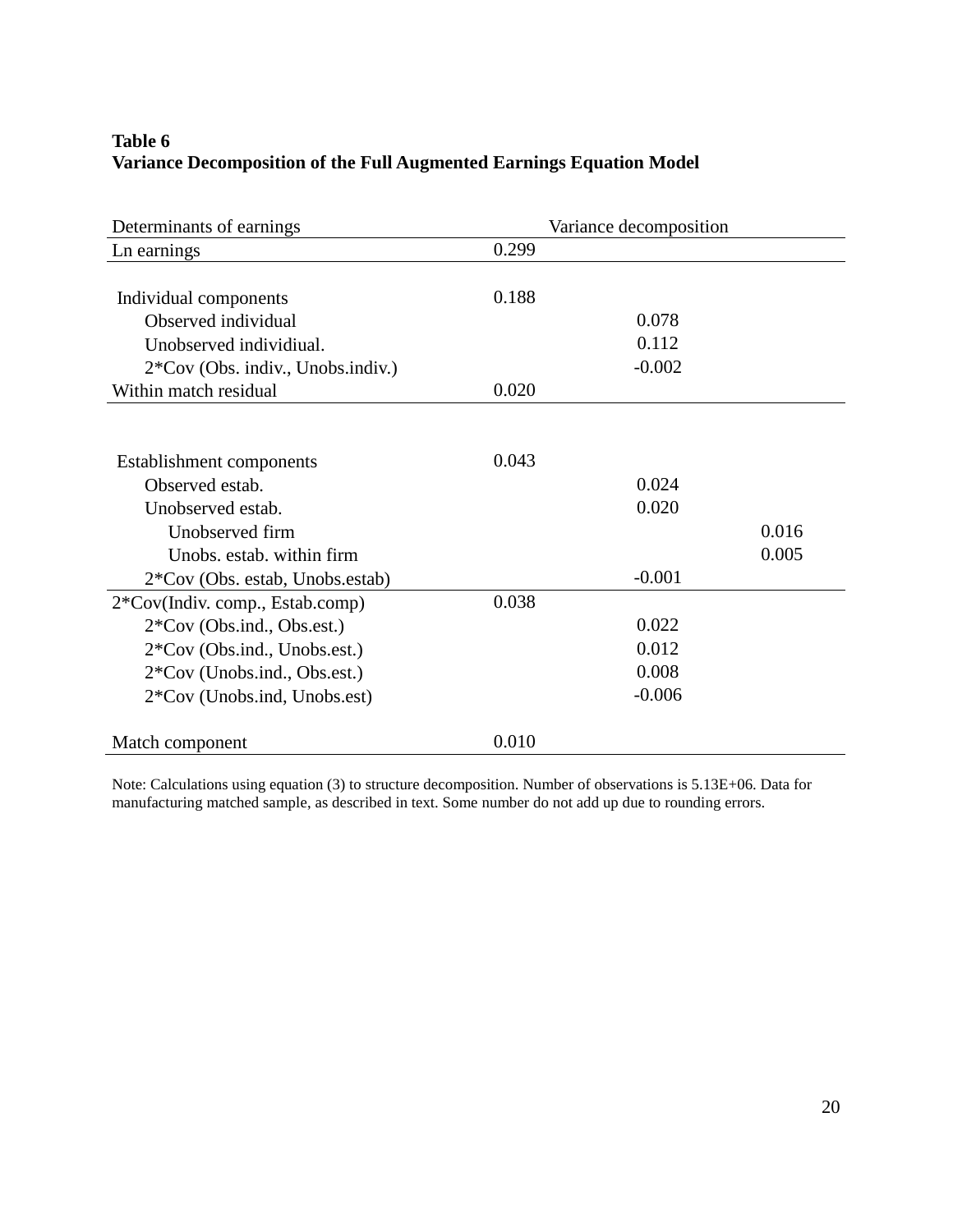|                                                                         | Years of  | Age      | Female   | Nonwhite |
|-------------------------------------------------------------------------|-----------|----------|----------|----------|
|                                                                         | Schooling |          |          |          |
| Ln firm employment                                                      | 0.200     | 0.060    | $-0.002$ | $-0.059$ |
| Ln establishment employment                                             | $-0.028$  | 0.149    | $-0.014$ | $-0.028$ |
| Establishment age                                                       | 0.214     | 0.034    | 0.015    | $-0.042$ |
| Export share                                                            | 0.103     | 0.044    | 0.005    | $-0.054$ |
| Ln structures capital/employee                                          | 0.185     | 0.069    | $-0.059$ | $-0.087$ |
| Ln equipment capital/employee                                           | 0.117     | 0.071    | $-0.100$ | $-0.075$ |
| Firm R&D/employee                                                       | 0.216     | 0.015    | 0.000    | 0.000    |
| Mean years of schooling                                                 | 0.477     | 0.031    | $-0.030$ | $-0.128$ |
| Mean age                                                                | 0.110     | 0.333    | $-0.060$ | $-0.036$ |
| Share female                                                            | $-0.033$  | $-0.041$ | 0.349    | 0.105    |
| Share non-white                                                         | $-0.146$  | 0.005    | 0.080    | 0.471    |
|                                                                         |           |          |          |          |
| Establishment observables as a group,<br>weighted by effect on earnings | 0.258     | $-0.022$ | $-0.084$ | 0.030    |
| Establishment fixed effect                                              | 0.112     | 0.069    | $-0.061$ | $-0.066$ |

# **Table 7 Correlation Coefficients between Individual and Establishment/Firm Characteristics**

Source: Tabulated from matched data file for manufacturing workers as described in text.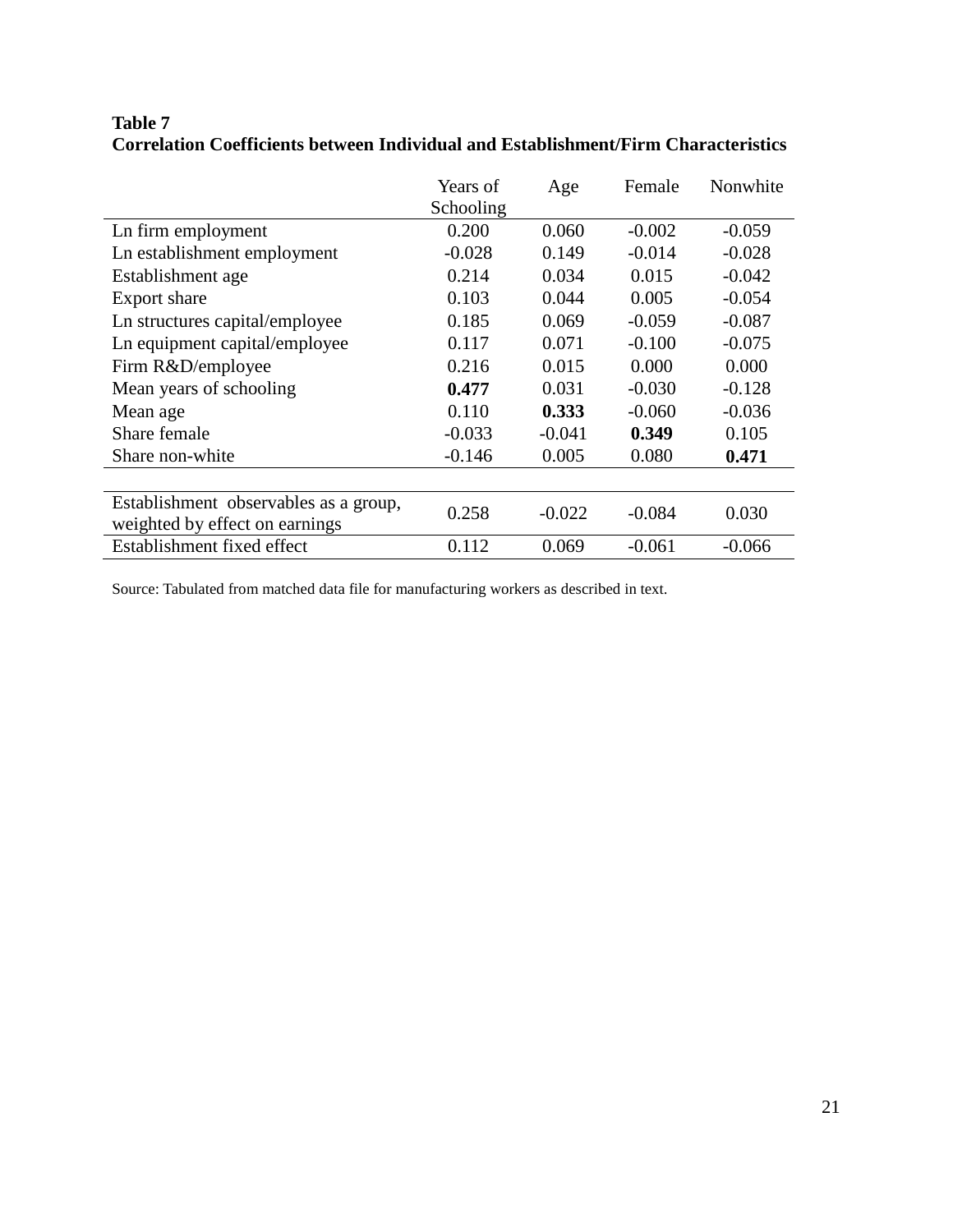

Figure 1: Correlation Coefficients between Individual Obervables and Unobservable with Establishment Observables and Unobservables

Source: Calculated from matched data file for manufacturing workers as described in text.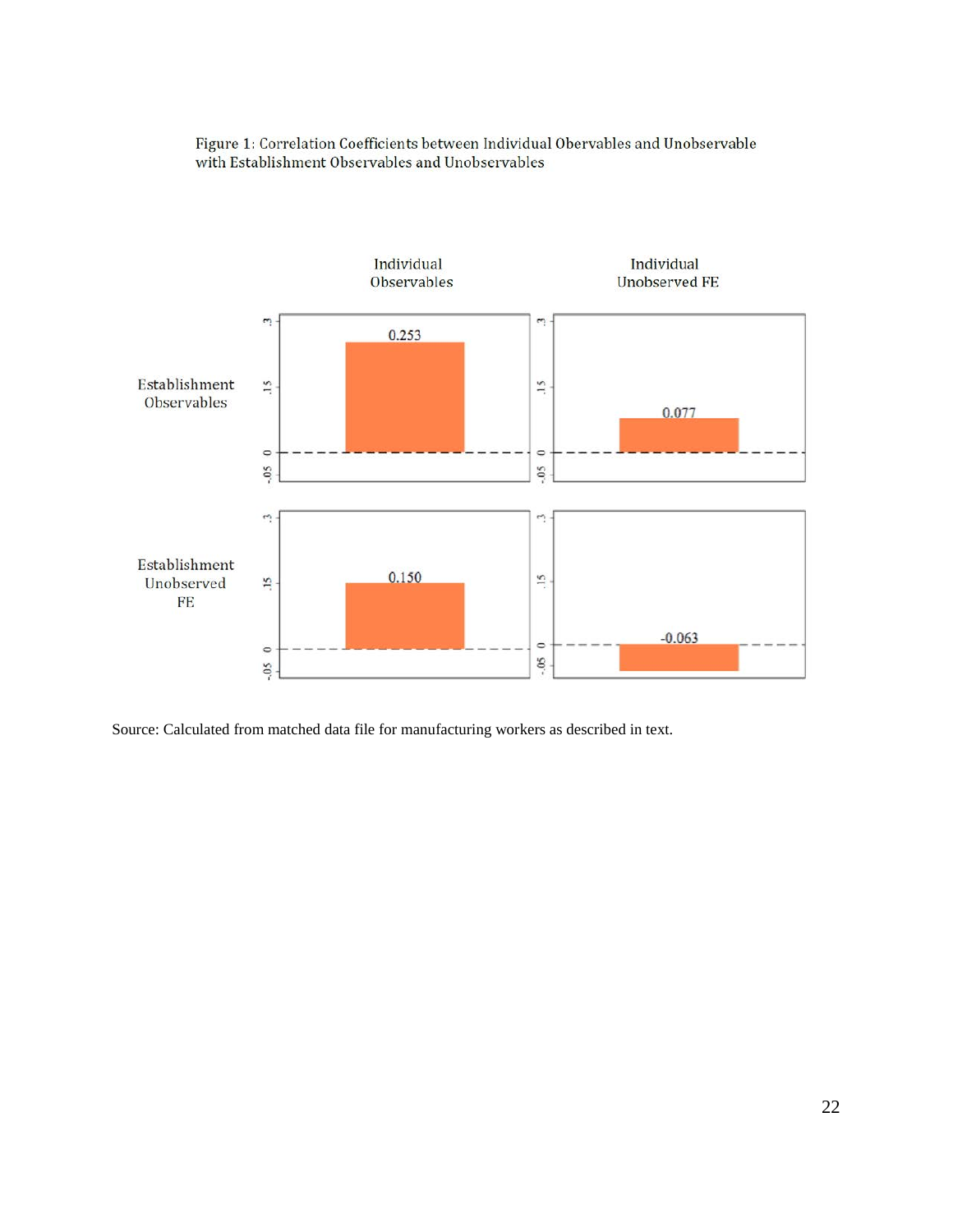# **Table 8**

# **Transitions of Workers Among Establishments Ordered by Establishment Contribution to Earnings (Observable Characteristics Weighted by Their Earnings Coefficients Plus Fixed Effect, by Quintile of the Distribution 1992-2007**

| 2007       | Ouintile | Quintile | Quintile | Quintile | Quintile | All   | Change in Share |       |
|------------|----------|----------|----------|----------|----------|-------|-----------------|-------|
|            |          |          |          | 4        |          |       |                 |       |
| 1992       |          |          |          |          |          |       | Up              | Down  |
| Quintile 1 | 0.564    | 0.258    | 0.097    | 0.056    | 0.024    | 1.000 | 0.436           |       |
| Quintile 2 | 0.172    | 0.401    | 0.287    | 0.108    | 0.032    | 1.000 | 0.427           | 0.172 |
| Quintile 3 | 0.078    | 0.136    | 0.403    | 0.329    | 0.054    | 1.000 | 0.383           | 0.214 |
| Quintile 4 | 0.042    | 0.062    | 0.113    | 0.451    | 0.331    | 1.000 | 0.331           | 0.217 |
| Quintile 5 | 0.017    | 0.024    | 0.033    | 0.136    | 0.790    | 1.000 |                 | 0.210 |

Note: Calculated on the balanced panel only. Quintiles of the distribution of the establishment effect include both unobserved and observed components of the establishment contribution.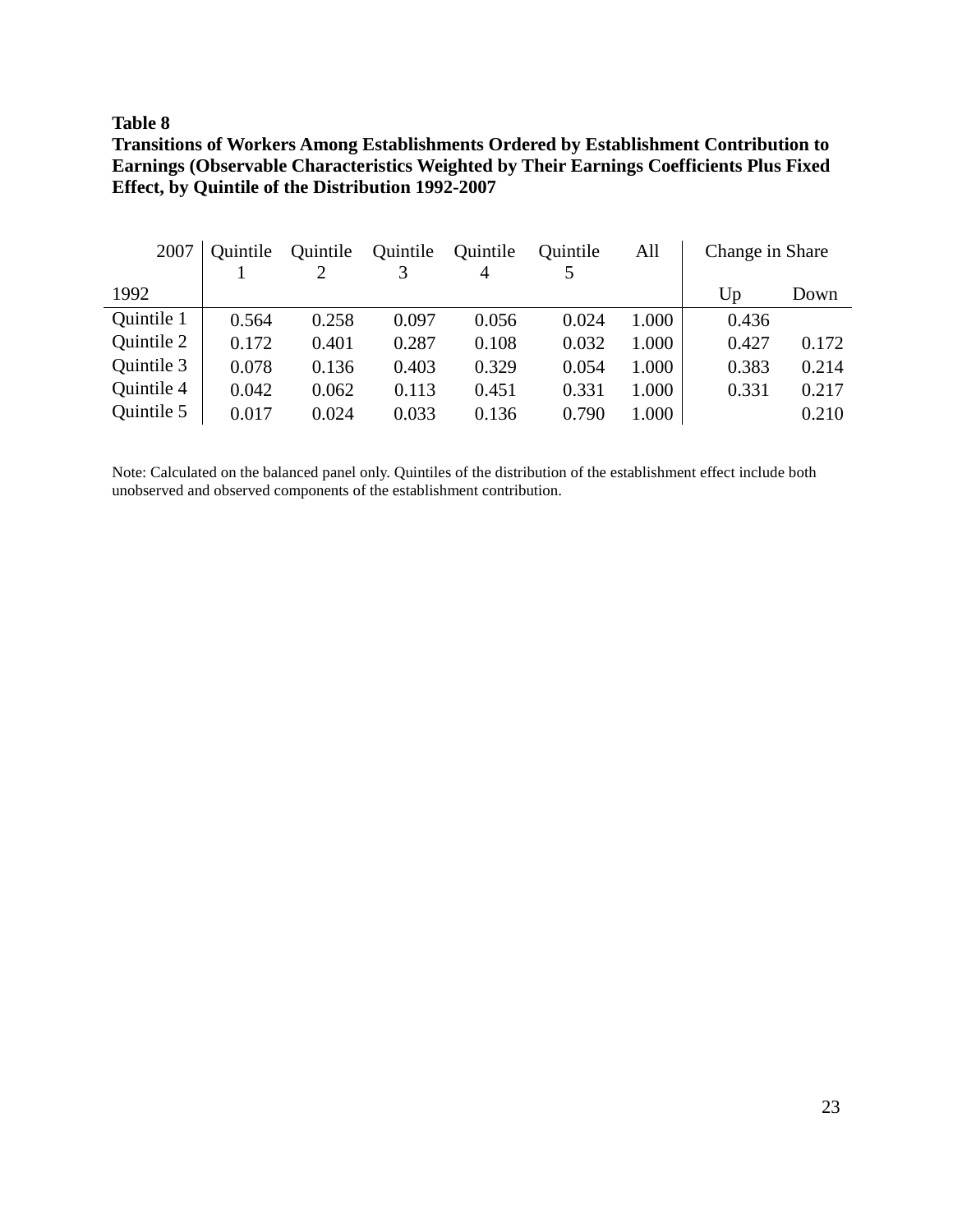# **Appendix Table A**

**Summary Statistics. Mean and Standard Deviation of Variables for the Full Sample of Persons in the LEHD Manufacturing Data Set and in the Matched Sample that Includes Measures of Years of Schooling**

|                                      |         | <b>Full Sample</b> |         | <b>Matched Sample</b> |
|--------------------------------------|---------|--------------------|---------|-----------------------|
|                                      | Mean    | Std. dev           | Mean    | Std. dev.             |
| Years of schooling after high school |         |                    | 0.723   | 2.311                 |
| Age                                  | 42.58   | 10.183             | 43.41   | 9.978                 |
| Female                               | 0.300   | 0.458              | 0.294   | 0.456                 |
| Non-white                            | 0.302   | 0.459              | 0.237   | 0.425                 |
| Ln firm employment                   | 8.234   | 2.403              | 8.288   | 2.268                 |
| Ln establishment employment          | 6.300   | 1.572              | 6.317   | 1.512                 |
| Ln capital structures/employee       | 3.250   | 1.333              | 3.297   | 1.296                 |
| Ln capital equipment/employee        | 3.918   | 1.049              | 3.953   | 1.035                 |
| Export share of establishment        | 0.626   | 0.484              | 0.638   | 0.481                 |
| Firm R&D/employee                    | 0.009   | 0.021              | 0.009   | 0.020                 |
| Ln earnings                          | 6.649   | 0.554              | 6.682   | 0.543                 |
| Observations                         | 23.4    |                    | 5.1     |                       |
|                                      | million |                    | million |                       |

Note: Full sample tabulated for all workers in LEHD; matched sample for workers reporting years of schooling in match with Census or CPS as described in the text. Years of schooling measured as years after high school.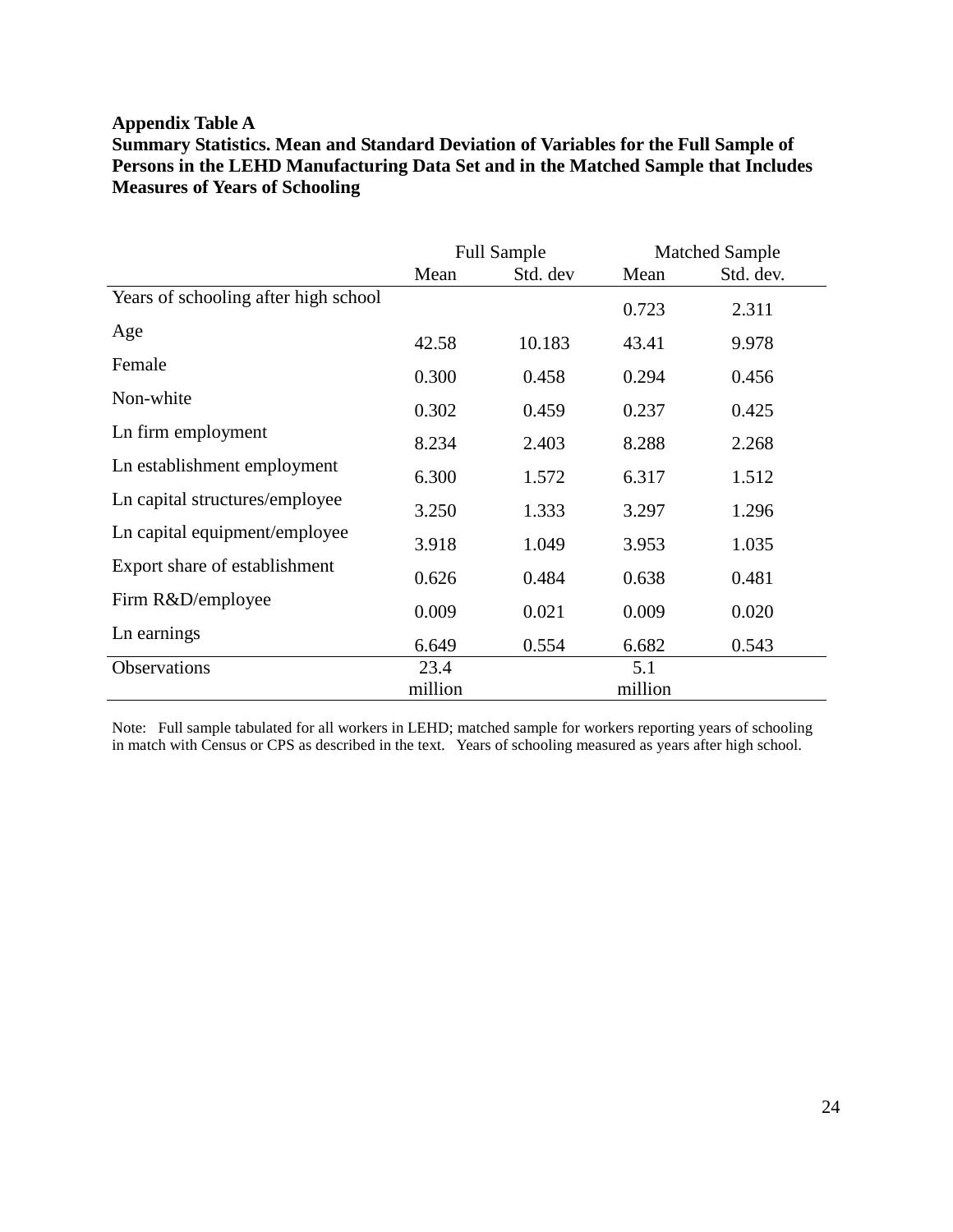# **Appendix Table B Variance Decomposition of Earnings Among Workers, in All Firms and in Multi-Establishment Firms, Matched Panel, 1992-2007**

|                        | All   | <b>Share</b> | MU's  | <b>Share</b> |
|------------------------|-------|--------------|-------|--------------|
|                        |       |              |       |              |
| Ln earnings            | 0.293 |              | 0.279 |              |
| Between establishments | 0.119 | 0.41         | 0.113 | 0.41         |
| Between firms          | 0.106 | 0.36         | 0.094 | 0.34         |
| Between establishments |       | 0.04         |       | 0.06         |
| Within firm            | 0.013 |              | 0.018 |              |
| Within Establishments  | 0.174 | 0.59         | 0.166 | 0.59         |

Note: Firms in the "All" establishment sample include the establishment effects for single-unit firms whereas the "MU's" sample only include multi establishment firms (defined as multi-unit firms within manufacturing only). Numbers calculated from a regression of log earnings on time dummies and establishment dummies. The total variance is calculated after subtracting variance due to the time dummies. Firm effects estimated from regression of establishment fixed effects on firm dummies. Multi-unit firms are defined as multi-unit firms within manufacturing only.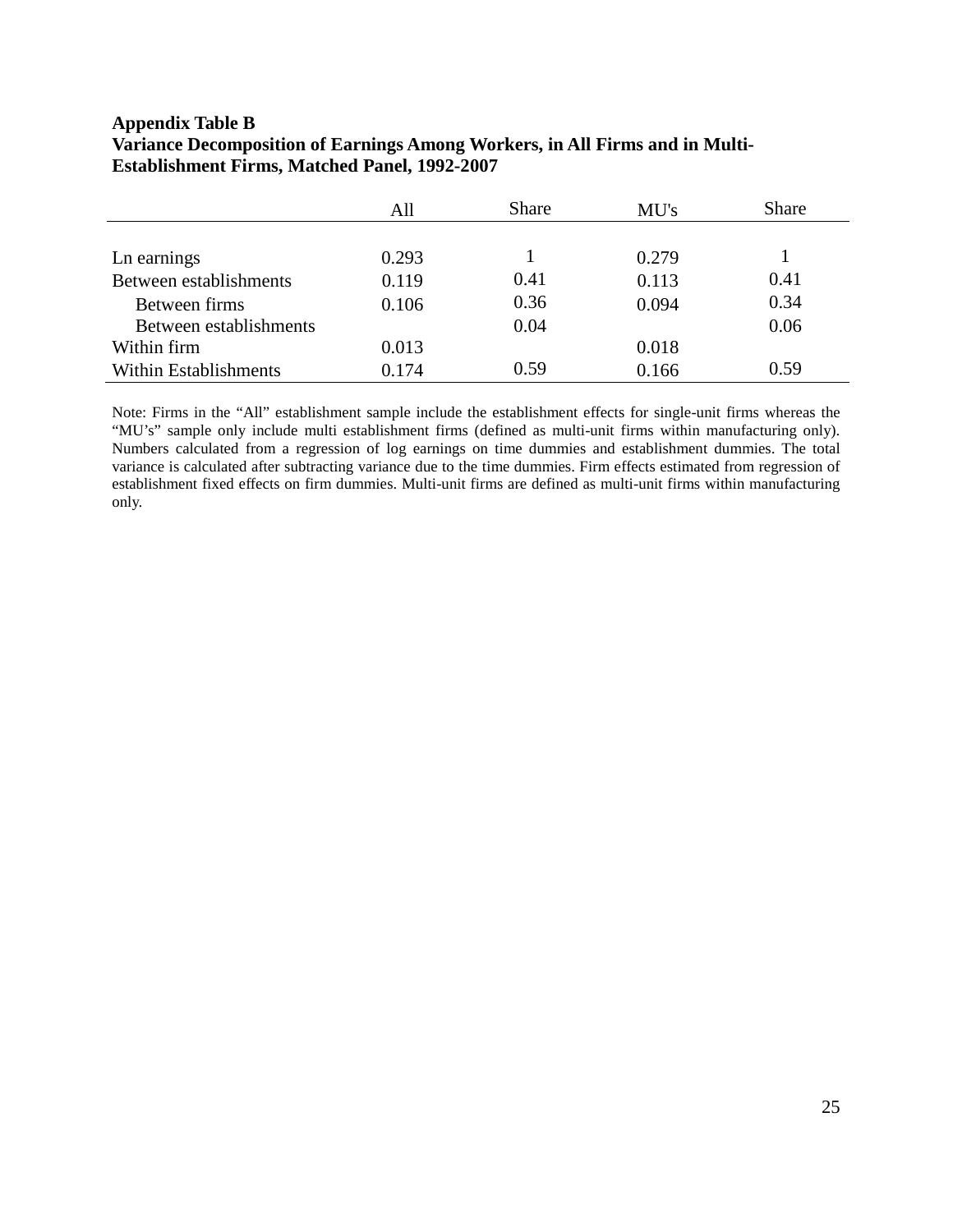# **References:**

Abowd, John M., Francis Kramarz, and David N. Margolis. 1999. High wage workers and high wage firms. *Econometrica* 67, no. 22 (March): 251-334.

Abowd, John M., Robert H. Creecy, and Francis Kramarz, 2002. Computing person and firm effects using linked longitudinal employer-employee Data, Longitudinal Employer-Household Dynamics Technical Papers 2002-06, Center for Economic Studies, U.S. Census Bureau.

Abowd, John M., Francis Kramarz, Sébastien Pérez-Duarte, and Ian M. Schmutte. 2014. Sorting between and within industries: a testable model of assortative matching. Working Paper no. 20472, National Bureau of Economic Research, Cambridge, MA.

Abowd, John, John Haltiwanger, Julia Lane, Kevin L. McKinney, and Kristin Sandusky. 2007. Technology and the demand for skill: an analysis of within and between firm differences. Working Paper no. 13043, National Bureau of Economic Research, Cambridge, MA.

Andrews, J., L. Gill, T. Schank and R. Upward. 2008. High wage workers and low wages: negative assortative matching or limited mobility bias? *Journal of the Royal Statistical Society*  Series A, 171, no. 3: 673-697.

Barth, Erling, Alex Bryson, James C. Davis, and Richard B. Freeman. 2016. It's where you work: increases in earnings dispersion across establishments and individuals in the U.S. *Journal of Labor Economics*, Special Issue dedicated to Edward Lazear 34:S2 (Part 2) (April):S67-S97.

Brown, Charles, and James Medoff. 1989. The employer size-wage effect. *Journal of Political Economy* 97 no. 5(5):1027-1059.

Card, David, Francesco Devicienti, and Agata Maida. 2014. Rent-sharing, holdup, and wages: evidence from matched panel data. *Review of Economic Studies* 81, no. 1:84-111.

Card, David, Jörg Heining and Patrick Kline. 2013. "Workplace heterogeneity and the rise of West German wage inequality. *The Quarterly Journal of Economics* 128, no. 3:967-1015. Oxford University Press.

Davis, Steve J. and John Haltiwanger. 1991. "Wage dispersion between and within U.S. manufacturing plants, 1963-1986. In Martin Baily and Clifford Winston, eds., *Brookings papers on Economic Activity, Microeconomics* (September):115-200, Washington DC: The Brookings Institution.

Devroye, Daniel and Richard B. Freeman. 2001. Does inequality in skills explain inequality in earnings across advanced countries? Working Paper no. 8140, National Bureau of Economic Research, Cambridge, MA.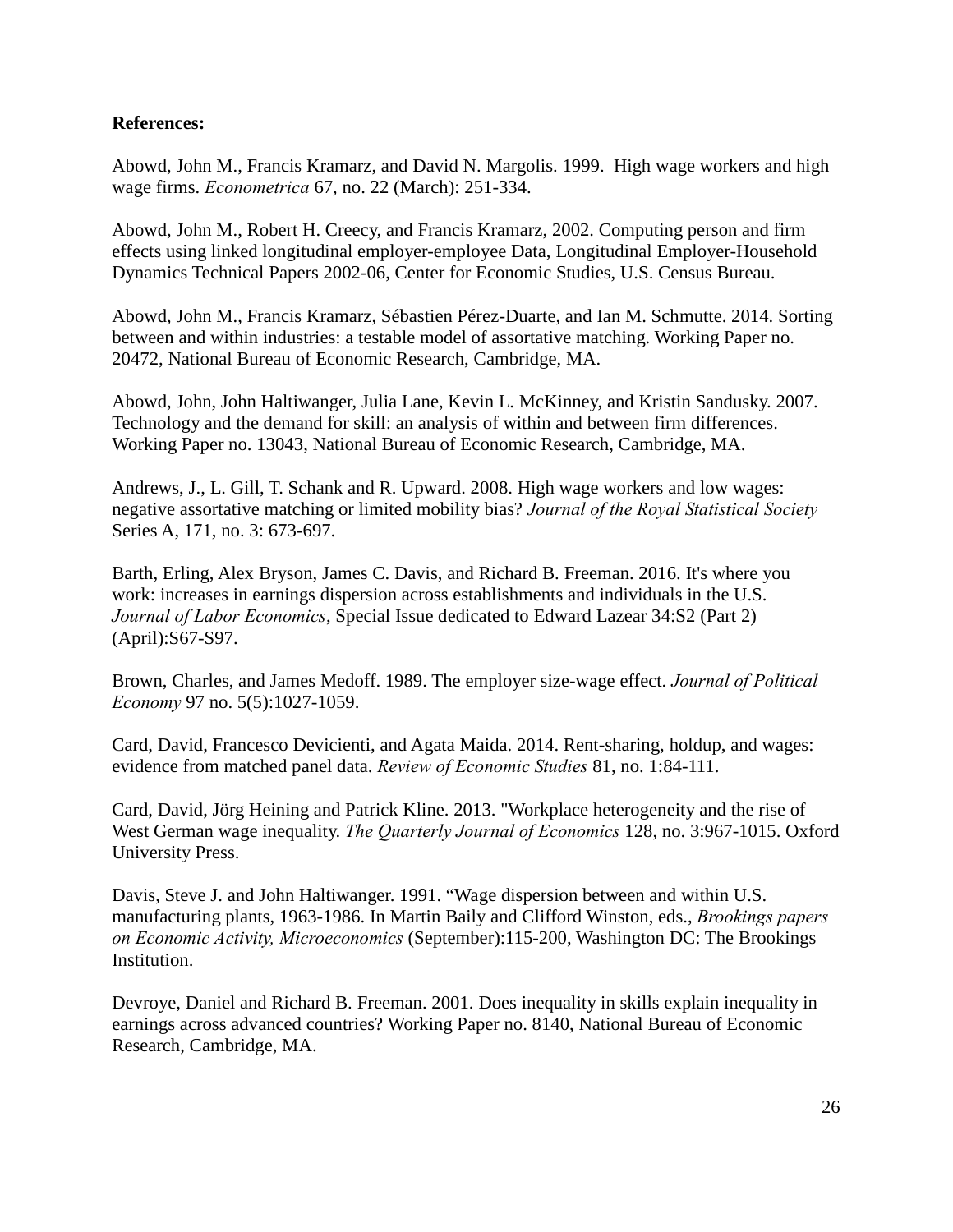Dickens, William T., and Lawrence F. Katz. 1987. Inter-industry wage differences and industry Characteristics. In *Unemployment and the Structure of Labor Markets*, ed. Kevin Kevin and Jonathan Leonard. Oxford, UK: Basil Blackwell.

Dobbelaere, Sabien, and Jacques Mairesse. 2010. Micro-evidence on rent sharing from different perspectives. Working Paper no. 16220, National Bureau of Economic Research, Cambridge, MA.

Dunne, Timothy, Lucia Foster, John Haltiwanger, and Kenneth R. Troske. 2004. Wage and productivity dispersion in U.S. manufacturing: the role of computer investment. *Journal of Labor Economics* 22, no. 2:397-430.

Faggio, Giulia, Kjell Salvanes, and John Van Reenen. 2007. The evolution of inequality in productivity and wages: panel data evidence. Working Paper no. 13351, National Bureau of Economic Research, Cambridge, MA.

Foster, Lucia, Cheryl Grim, and John Haltiwanger. 2016. Reallocation in the Great Recession: cleansing or not? *Journal of Labor Economics* 34 (S1): S293 - S331.

Freeman, Richard Barry. 1984. Longitudinal analyses of the effects of trade unions. *Journal of Labor Economics* 2, no. 1:1-26.

Groschen, Erica. 1991. Sources of intra-industry wage dispersion: how much do employers matter? *Quarterly Journal of Economics* 106, no. 3:869-884.

Gruetter, Max and Rafael Lalive. 2009. "The importance of firms in wage determination" *Labour Economics* 16, no. 2: 149-160.

Hellerstein, Judith K., David Neumark, and Kenneth R. Troske. 1999. Wages, productivity, and worker characteristics: evidence from establishment-level production functions and wage equations. *Journal of Labor Economics* 178, no. 3:409-446.

Kremer, Michael and Eric Maskin. 1996. Wage inequality and segregation by skill. Working Paper no. 5718, National Bureau of Economic Research, Cambridge, MA.

Lane, Julia I., Laurie A. Salmon, and James R. Spletzer. 2007. Establishment wage differentials. *Monthly Labor Review*, 130, no. 4:3-17.

Lazear, Edward, and Kathryn Shaw (editors). 2009. *The structure of wages: an international comparison*. Chicago, IL: The University of Chicago Press.

Lise, Jeremy, Costas Meghir, and Jean-Marc Robin. 2013. Mismatch, sorting and wage dynamics. Working Papers no. 18719, National Bureau of Economic Research, Cambridge, MA.

Margolis, David N., and Kjell G. Salvanes. 2001. Do firms really share rents with their workers? IZA Discussion Paper no. 330, Institute for the Study of Labor, Bonn, Germany.